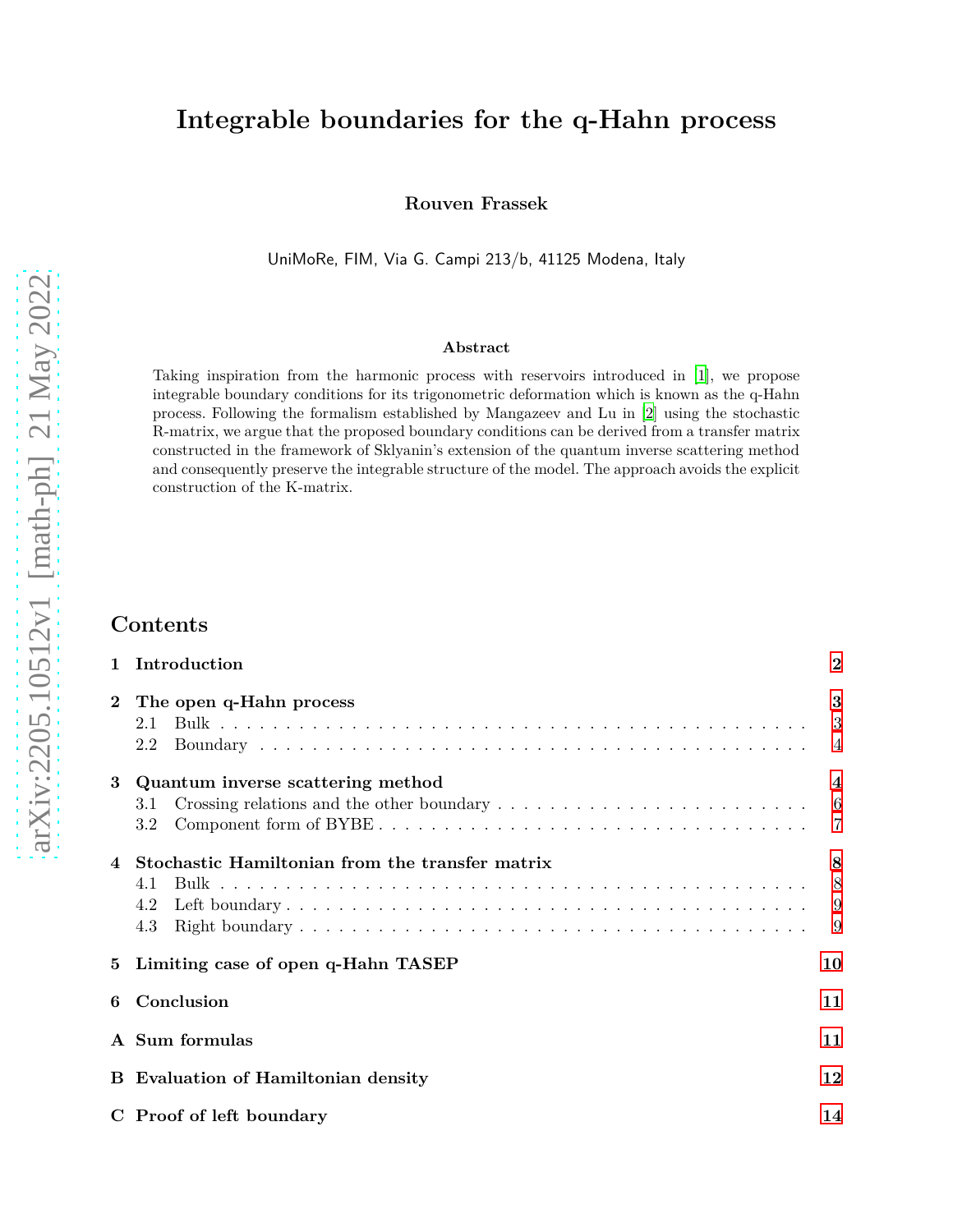### <span id="page-1-0"></span>**1 Introduction**

The symmetric and asymmetric simple exclusion processes have received a lot of attention in the last decades. One of the reasons is that they are exactly solvable and thus exhibit a profound underlying mathematical structure. A particularly interesting setup that preserves the integrability is when the  $SSEP/ASEP$  is in contact with two reservoirs at the left and right end of the chain. In this setup the model is still integrable but more difficult to study, e.g. the steady state does not factorise any longer. The processes are known to be related to the XXX and the XXZ Heisenberg spin chain and thus can be formulated in the framework of the quantum inverse scattering method [\[3](#page-14-2)] that was generalised in [\[4](#page-14-3)] to the case of open boundaries which are relevant to model the reservoirs of the processes.

More recently an integrable generalisation of the ASEP was proposed that is known as the q-Hahn process. In a certain regime of parameters this model has already appeared two decades ago [\[6](#page-14-4)] but the full jump probabilities were only recently obtained by Povolotsky [\[7\]](#page-14-5). The rates and the extension to right and left particle jumps was then given in [\[5\]](#page-14-6). Similar as in the case of the ordinary ASEP, the generator of the q-Hahn process is related to the Hamiltonian of the  $U_q(sl_2)$  invariant non-compact XXZ spin chain with a certain choice of parameters by a similarity transformation as discussed in [\[8](#page-14-7)]. The relevant representations on the infinite-dimensional vector space *V* whose tensor product forms the quantum space of the spin chain is defined by the following action of the generators

$$
S_{+}|m\rangle = |m+2s||m+1\rangle, \quad S_{-}|m\rangle = |m||m-1\rangle, \quad S_{0}|m\rangle = (m+s)|m\rangle. \tag{1.1}
$$

Here the spin label is taken to be  $s > 0$ . The generators obey the standard  $U_q(sl_2)$  commutation relations

<span id="page-1-1"></span>
$$
[S_+, S_-] = -[2S_0], \qquad [S_0, S_\pm] = \pm S_\pm, \tag{1.2}
$$

with the q-number defined via

$$
[x] = \frac{q^x - q^{-x}}{q - q^{-1}}.
$$
\n(1.3)

The algebraic formulation is advantageous in particular when studying stochastic dualities of the processes see e.g. [\[9](#page-14-8), [10](#page-14-9)] but not to describe the actual process which for a given representation arises in a specific choice of basis.

The main goal of this note is to introduce boundary reservoirs for the continuous time q-Hahn process that preserve the integrable structure. This has been done in [\[1\]](#page-14-0) for the rational  $q \to 1$ limit following the quantum inverse scattering method. The authors derived a suitable K-matrix written in terms of *sl*<sup>2</sup> generators (similar to the evaluation map in the case of the ordinary Yangian) and were able to show that it yields the desired boundary terms following Sklyanin's prescription [\[4](#page-14-3)] by computing the relevant matrix elements of the resulting boundary Hamiltonian. It should be possible to apply the same strategy for the q-deformed case but we are currently lacking the algebraic expression of the most general K-matrix, see [\[11](#page-14-10)] for some partial results. To circumvent the construction of the K-matrix we follow an idea initially proposed by Sutherland [\[12\]](#page-14-11) for the Hamiltonian density and generalise it to our setup with boundaries. For this purpose it is convenient to fix the basis and work right from the beginning in components. We thus follow closely the conventions of [\[2](#page-14-1)] to avoid algebraic expressions.

The note is organised as follows: Section [2](#page-2-0) summarises our results and presents the Markov generator of the open q-Hahn process. Section [3](#page-3-1) reviews the formalism and results of [\[2](#page-14-1)] that are needed in order to argue that the proposed boundary conditions are integrable. This latter point is discussed in Section [4.](#page-7-0) The argument is based on solving the boundary Yang-Baxter equation and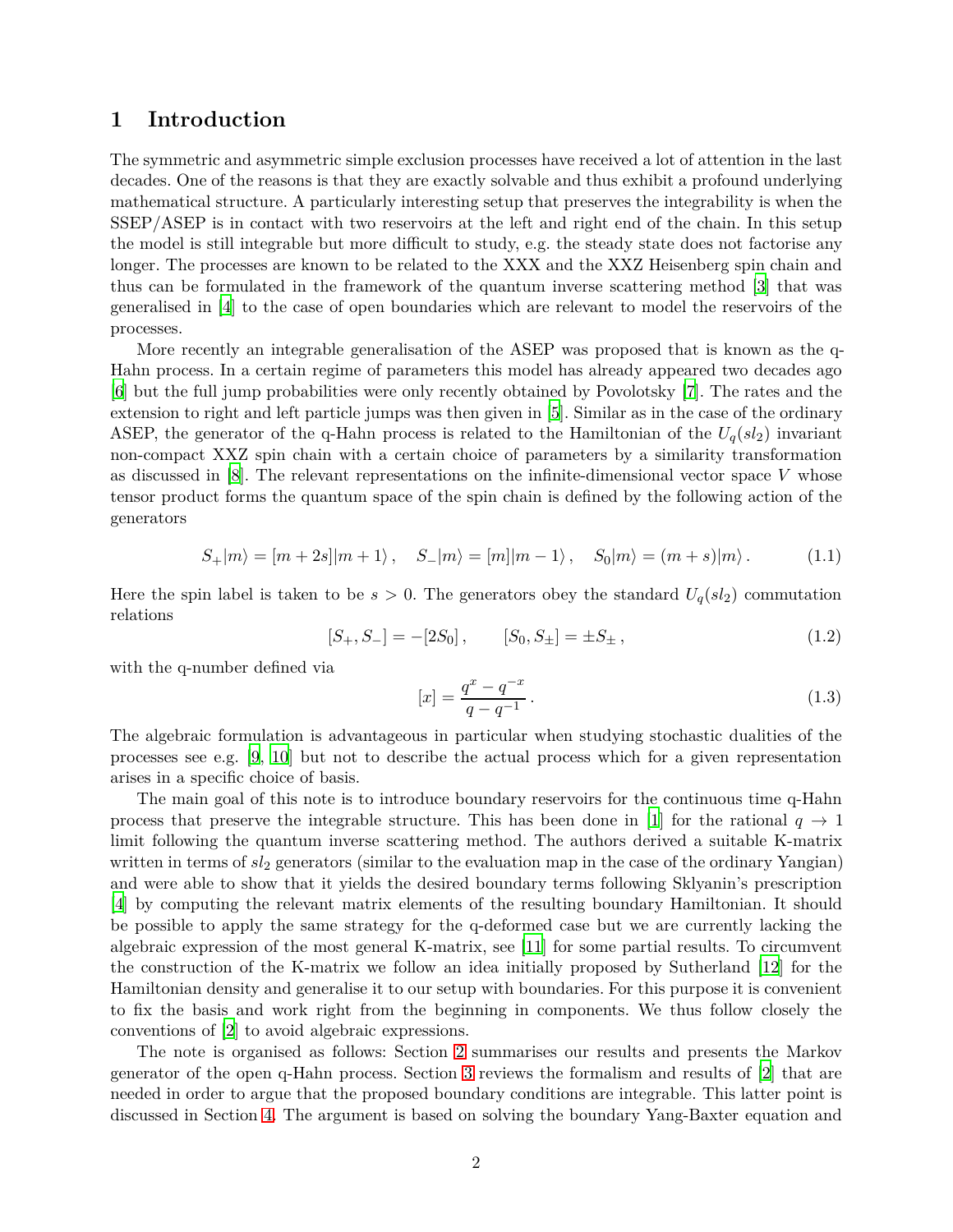its first derivative with respect to the spectral parameter at special points that are relevant in the construction of the spin chain Hamiltonian. Section [5](#page-9-0) briefly discusses the open q-TASEP limit and Section [6](#page-10-0) contains our conclusions. Further details of computations can be found in the appendix.

## <span id="page-2-0"></span>**2 The open q-Hahn process**

In this section we propose integrable boundary conditions for the q-Hahn process. The full stochastic Hamiltonian of the open non-compact XXZ spin chain with *N* sites and reservoirs at site 1 and *N* is of the form

<span id="page-2-2"></span>
$$
H = B_L + \sum_{i=1}^{N-1} \mathcal{H}_{i,i+1} + B_R
$$
\n(2.1)

where

$$
H: V \otimes \ldots \otimes V \to V \otimes \ldots \otimes V. \tag{2.2}
$$

It relates to the continuous-time Markov generator *M* with standard conventions via the simple relation

$$
M = -H^t. \tag{2.3}
$$

where *t* denotes the transposition in the quantum space  $V \otimes \ldots \otimes V$ . The Hamiltonian [\(2.1\)](#page-2-2) is stochastic since all matrix elements outside the diagonal are negative or zero. The sum over the columns vanishes. The bulk part has been introduced in [\[5](#page-14-6)[–7\]](#page-14-5), see also [\[8\]](#page-14-7), and is discussed in Section [2.1.](#page-2-1) The boundary part is given in Section [2.2.](#page-3-0) Each boundary term introduced at site 1 and *N* is governed by one additional parameter  $\rho_L$  and  $\rho_R$  respectively.

### <span id="page-2-1"></span>**2.1 Bulk**

The q-Hahn process in the bulk is obtained from the stochastic Hamiltonian density defined by the action on two neighboring sites with *m* particles on one site and *m*′ particles on the other via

$$
\mathcal{H}|m\rangle \otimes |m'\rangle = (\alpha_{-}(m) + \alpha_{+}(m')) |m\rangle \otimes |m'\rangle - \sum_{k=1}^{m} \beta_{-}(m,k)|m-k\rangle \otimes |m'+k\rangle
$$
  

$$
- \sum_{k=1}^{m'} \beta_{+}(m',k)|m+k\rangle \otimes |m'-k\rangle.
$$
 (2.4)

The rates for particles moving to the left are of the form

<span id="page-2-3"></span>
$$
\beta_{+}(m,k) = \frac{\mu^{k}}{1 - \gamma^{k}} \frac{(\gamma;\gamma)_{m}(\mu;\gamma)_{m-k}}{(\gamma;\gamma)_{m-k}(\mu;\gamma)_{m}},
$$
\n(2.5)

while the rates for particles that move to the right read

<span id="page-2-4"></span>
$$
\beta_{-}(m,k) = \frac{1}{1 - \gamma^k} \frac{(\gamma; \gamma)_m(\mu; \gamma)_{m-k}}{(\gamma; \gamma)_{m-k}(\mu; \gamma)_m}.
$$
\n(2.6)

Here the parameters take values  $0 < \gamma, \mu < 1$  and  $(a; \gamma)_m = \prod_{j=0}^{m-1} (1 - a\gamma^j)$  denotes the q-Pochhammer symbol. The diagonal terms are expressed in terms of finite sums as

<span id="page-2-5"></span>
$$
\alpha_{+}(m) = \sum_{k=0}^{m-1} \frac{\gamma^{k}}{\mu^{-1} - \gamma^{k}}, \qquad \alpha_{-}(m) = \sum_{k=0}^{m-1} \frac{1}{1 - \gamma^{k} \mu}, \qquad (2.7)
$$

see also Appendix [A.](#page-10-1) For later purposes we set

$$
\gamma = q^2, \qquad \mu = q^{4s}.
$$
\n
$$
(2.8)
$$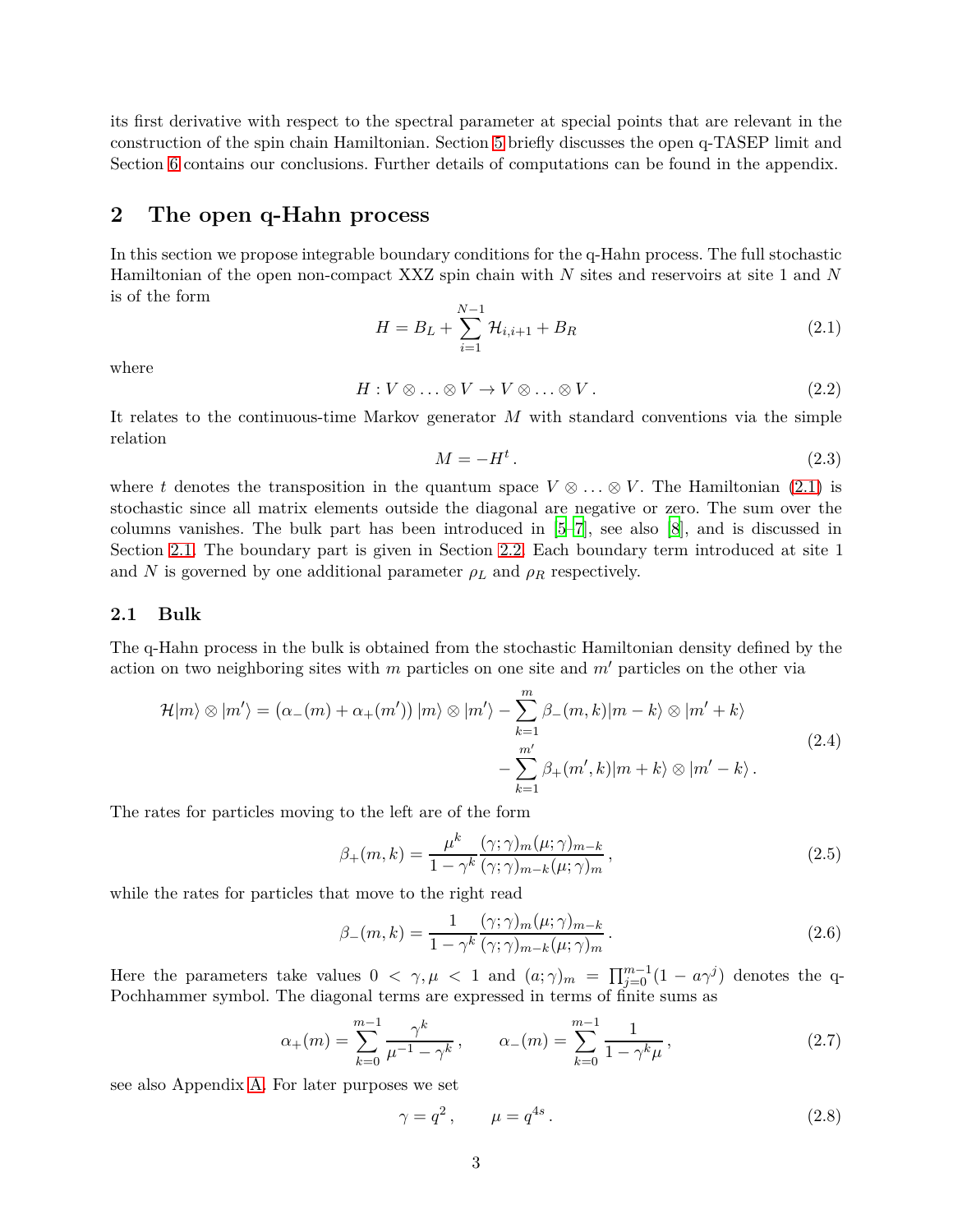#### <span id="page-3-0"></span>**2.2 Boundary**

<span id="page-3-7"></span>Taking inspiration from [\[1\]](#page-14-0), we introduce the boundary terms

$$
B_L|m\rangle = \left(\alpha_+(m) + \sum_{k=1}^{\infty} \frac{\rho_L^k}{1 - \gamma^k}\right)|m\rangle - \sum_{k=1}^m \beta_+(m, k)|m - k\rangle - \sum_{k=1}^{\infty} \frac{\rho_L^k}{1 - \gamma^k}|m + k\rangle, \tag{2.9}
$$

<span id="page-3-8"></span>and

$$
B_R|m\rangle = \left(\alpha_-(m) + \sum_{k=1}^{\infty} \frac{\rho_R^k}{1 - \gamma^k}\right)|m\rangle - \sum_{k=1}^m \beta_-(m,k)|m-k\rangle - \sum_{k=1}^{\infty} \frac{\rho_R^k}{1 - \gamma^k}|m+k\rangle.
$$
 (2.10)

Particles are removed from the first and last site with the bulk rates into the reservoirs. The insertion rates are governed by one real parameter at each boundary  $\rho_L$  and  $\rho_R$  with  $0 < \rho_L, \rho_R < 1$  as in the rational case. We are free to shift  $\rho_R \to \rho_R \mu$  in order to achieve an expression more similar to the bulk rates in  $(2.5)$  and  $(2.6)$ .

### <span id="page-3-1"></span>**3 Quantum inverse scattering method**

In the framework of the quantum inverse scattering method the Hamiltonian is derived from the fundamental transfer matrix. More precisely it is obtained from the logarithmic derivative at the permutation point  $x_0$ , i.e.

<span id="page-3-6"></span>
$$
H = -\frac{1}{4} \frac{\partial}{\partial x} \ln T(x)|_{x=x_0} + c_0 I,
$$
\n(3.1)

with a constant  $c_0$  that is proportional to the identity and which we will fix later on.

The transfer matrix is given by Sklyanin's double-row construction [\[4\]](#page-14-3) and is expressed in terms of R- and K-matrices via

<span id="page-3-3"></span>
$$
T(x) = \operatorname{tr}_a \overline{\mathcal{K}}_a(x) \mathcal{R}_{a,1}(x) \cdots \mathcal{R}_{a,N}(x) \mathcal{K}_a(x) \mathcal{R}_{N,a}(x^{-1}) \cdots \mathcal{R}_{1,a}(x^{-1}). \tag{3.2}
$$

The R-matrices act non-trivially on the tensor product of two vector spaces  $V \otimes V$  as introduced above in [\(1.2\)](#page-1-1) while the K-matrices act non-trivially on a single copy of the auxiliary space  $V_a \sim V$ isomorphic to a single site of the quantum space. This transfer matrix contains the Hamiltonian.

Additionally we introduce the transfer matrix with the two-dimensional defining representation in the auxiliary space

<span id="page-3-4"></span>
$$
T_{\Box}(x) = \text{tr}_{\Box} \bar{K}_{\Box}(x) \mathcal{L}_{\Box,1}(x) \cdots \mathcal{L}_{\Box,N}(x) K_{\Box}(x) \mathcal{L}_{N,\Box}(x^{-1}) \cdots \mathcal{L}_{1,\Box}(x^{-1}), \qquad (3.3)
$$

here indicated with  $\Box$ . The Lax matrices  $\mathcal L$  act non trivially on  $\mathbb C^2$  in the auxiliary space and the quantum space at a single site *V*. The K-matrices act non-trivially on the auxiliary space and are matrices of the size  $2 \times 2$ . This transfer matrix is usually used in the context of the algebraic Bethe ansatz.

To ensure commutativity of the transfer matrix the boundary Yang-Baxter relations

<span id="page-3-5"></span>
$$
\mathcal{L}_{a,\Box}(x/y)\mathcal{K}_{a}(x)\mathcal{L}_{\Box,a}(xy)K_{\Box}(y) = K_{\Box}(y)\mathcal{L}_{a,\Box}(xy)\mathcal{K}_{a}(x)\mathcal{L}_{\Box,a}(x/y) \tag{3.4}
$$

and

<span id="page-3-2"></span>
$$
\mathcal{L}_{a,\Box}(y/x)\bar{\mathcal{K}}_a(x)\bar{\mathcal{L}}_{\Box,a}(1/(xy))\bar{\mathcal{K}}_{\Box}(y) = \bar{\mathcal{K}}_{\Box}(y)\bar{\mathcal{L}}_{a,\Box}(1/(xy))\bar{\mathcal{K}}_a(x)\mathcal{L}_{\Box,a}(y/x) \tag{3.5}
$$

for the left and right boundary have to be obeyed. For a detailed discussion that also takes into account the bulk part we refer the reader to [\[2](#page-14-1)].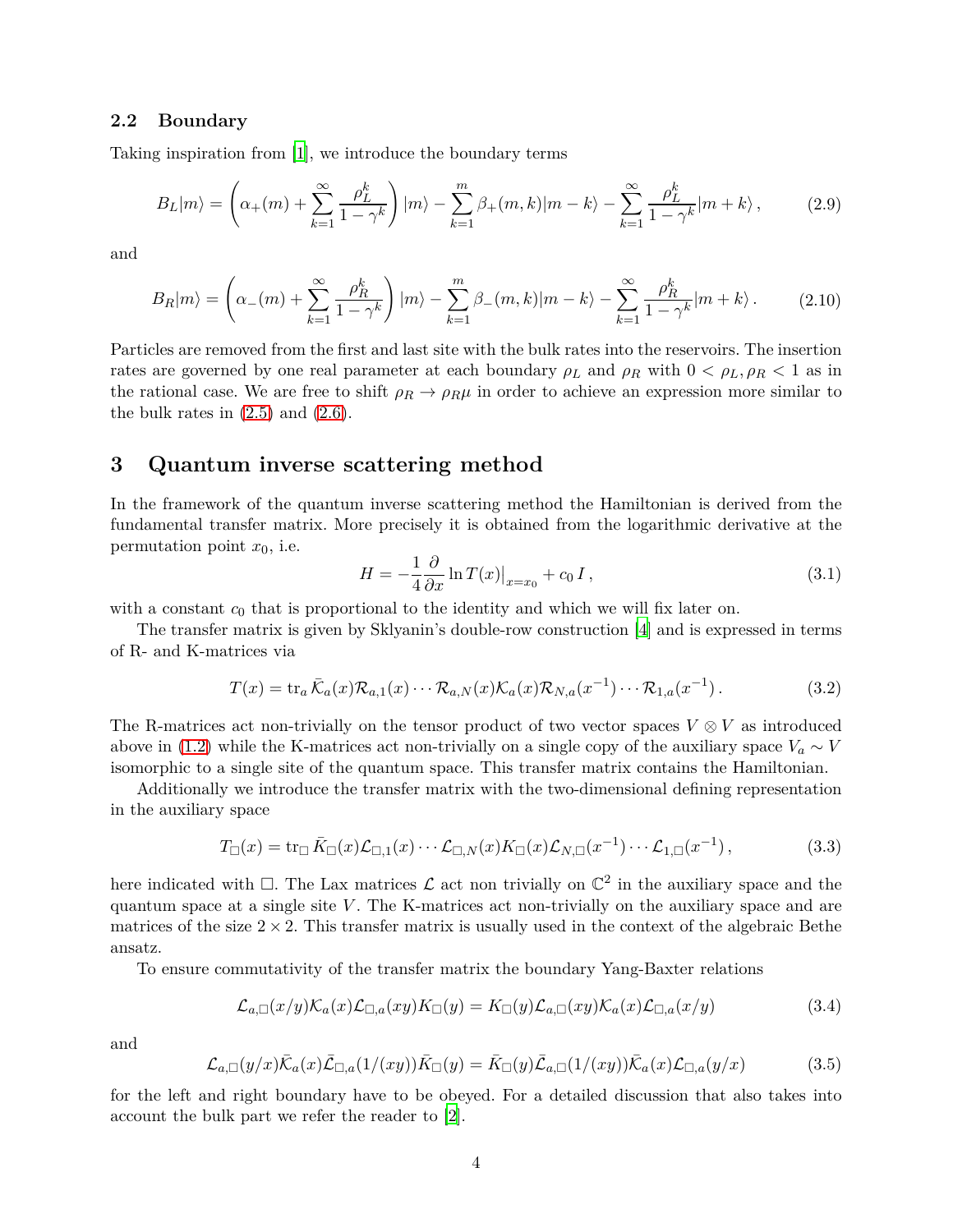The Lax matrices  $\bar{\mathcal{L}}$  in the second boundary Yang-Baxter relation [\(3.5\)](#page-3-2) is defined via

$$
\bar{\mathcal{L}}_{\Box,a}(x) = \left( \left( \mathcal{L}_{a,\Box}^{t_{\Box}}(1/x) \right)^{-1} \right)^{t_{\Box}}, \qquad \bar{\mathcal{L}}_{a,\Box}(x) = \left( \left( \mathcal{L}_{\Box,a}^{t_{a}}(1/x) \right)^{-1} \right)^{t_{a}}.
$$
 (3.6)

We will express them in terms of the Lax matrices  $\mathcal L$  in Section [3.1](#page-5-0) using the appropriate crossing relations. The relevant R- and Lax matrices can be found in the component form in [\[2](#page-14-1)]. The Lax matrices read

$$
\langle m|\mathcal{L}_{\Box,a}(x)|m'\rangle = \frac{1}{\left[xq^{\frac{1}{2}-s}\right]} \left( \begin{array}{cc} \delta_{m,m'} \left[xq^{\frac{1}{2}-s-m}\right] q^m & \delta_{m,m'+1}x \left[q^{1-2s-m}\right] q^{m-\frac{1}{2}-s} \\ \delta_{m,m'-1}x^{-1} \left[q^{m+1}\right] q^{\frac{1}{2}+s+m} & \delta_{m,m'} \left[xq^{m+s+\frac{1}{2}}\right] q^{m+2s} \end{array} \right) \tag{3.7}
$$

and

$$
\langle m|\mathcal{L}_{a,\Box}(x)|m'\rangle = \frac{1}{\left[xq^{\frac{1}{2}-s}\right]} \left( \begin{array}{cc} \delta_{m,m'} \left[xq^{\frac{1}{2}-s-m}\right]q^{-m} & \delta_{m,m'+1}x^{-1} \left[q^{1-2s-m}\right]q^{-m-s+\frac{1}{2}}\\ \delta_{m,m'-1}x \left[q^{m+1}\right]q^{-\frac{1}{2}-s-m} & \delta_{m,m'} \left[xq^{m+s+\frac{1}{2}}\right]q^{-m-2s} \end{array} \right) . \tag{3.8}
$$

They obey the unitarity relations  $\mathcal{L}_{a,\Box}(x)\mathcal{L}_{\Box,a}(x^{-1})=I$ . The R-matrix for the fundamental transfer matrix [\(3.2\)](#page-3-3) is expressed through its components in the same article [\[2](#page-14-1)]. It is written in terms of a generalised hypergeometric function as

$$
\langle m,n|\mathcal{R}(x)|m',n'\rangle = \delta_{m+n,m'+n'}q^{4ms} \left[ \begin{array}{c} m+n \\ m \end{array} \right]_{q^2} \frac{(x^{-2};q^2)_{n'}(x^{-2};q^2)_{m}(q^{4s};q^2)_{n'}}{(x^{-2}q^{4s};q^2)_{m+n}(q^{4s};q^2)_{n'}}
$$
  
 
$$
\times 4\phi_3 \left[ \begin{array}{c} q^{-2m}, q^{-2n'}, x^2q^{4s}, x^2q^{2-4s-2m-2n} \\ q^{-2m-2n}, xq^{2-2m}, xq^{2-2n'} \end{array} ; q^2, q^2 \right].
$$
 (3.9)

where the q-binomial is defined by

$$
\left[\begin{array}{c} n \\ m \end{array}\right]_q = \frac{(q;q)_n}{(q;q)_{n-m}(q;q)_m}.
$$
\n(3.10)

The R-matrix is not symmetric under the exchange  $m \leftrightarrow n$  and  $m' \leftrightarrow n'$ . In the definition of the transfer matrix [\(3.2\)](#page-3-3) we use the notation

$$
\mathcal{R}(x) = \mathcal{R}_{a,i}(x),\tag{3.11}
$$

and

<span id="page-4-0"></span>
$$
\mathcal{R}_{i,a}(x) = \mathcal{PR}_{a,i}(x)\mathcal{P} = \mathcal{R}^{-1}(x^{-1}),\tag{3.12}
$$

where  $i = 1, \ldots, N$  denote the spin chain sites and  $P$  the permutation operator. We further remark that there is a diagonal Drinfeld twist involved, cf. [\[13](#page-14-12)]. This is not immediately relevant for us but convenient as the logarithmic derivative will immediately yield a Hamiltonian on the stochastic line. The twist can also be introduced at a later stage and appears in the form of a similarity transformation on the level of the Hamiltonian, cf. [\[8](#page-14-7), [14\]](#page-14-13).

For later purposes we also introduce an alternative expression for the R-matrix. In [\[2](#page-14-1)] it has been written as

$$
\langle m,n|\mathcal{R}_{a,i}(x)|m',n'\rangle = \delta_{m+n,m'+n'}\sum_{k=0}^{m}\Phi_{q^2}(k|k+n;x^{-2},x^{-2}q^{4s})\Phi_{q^2}(m-k|n';x^2q^{4s},q^{4s})\tag{3.13}
$$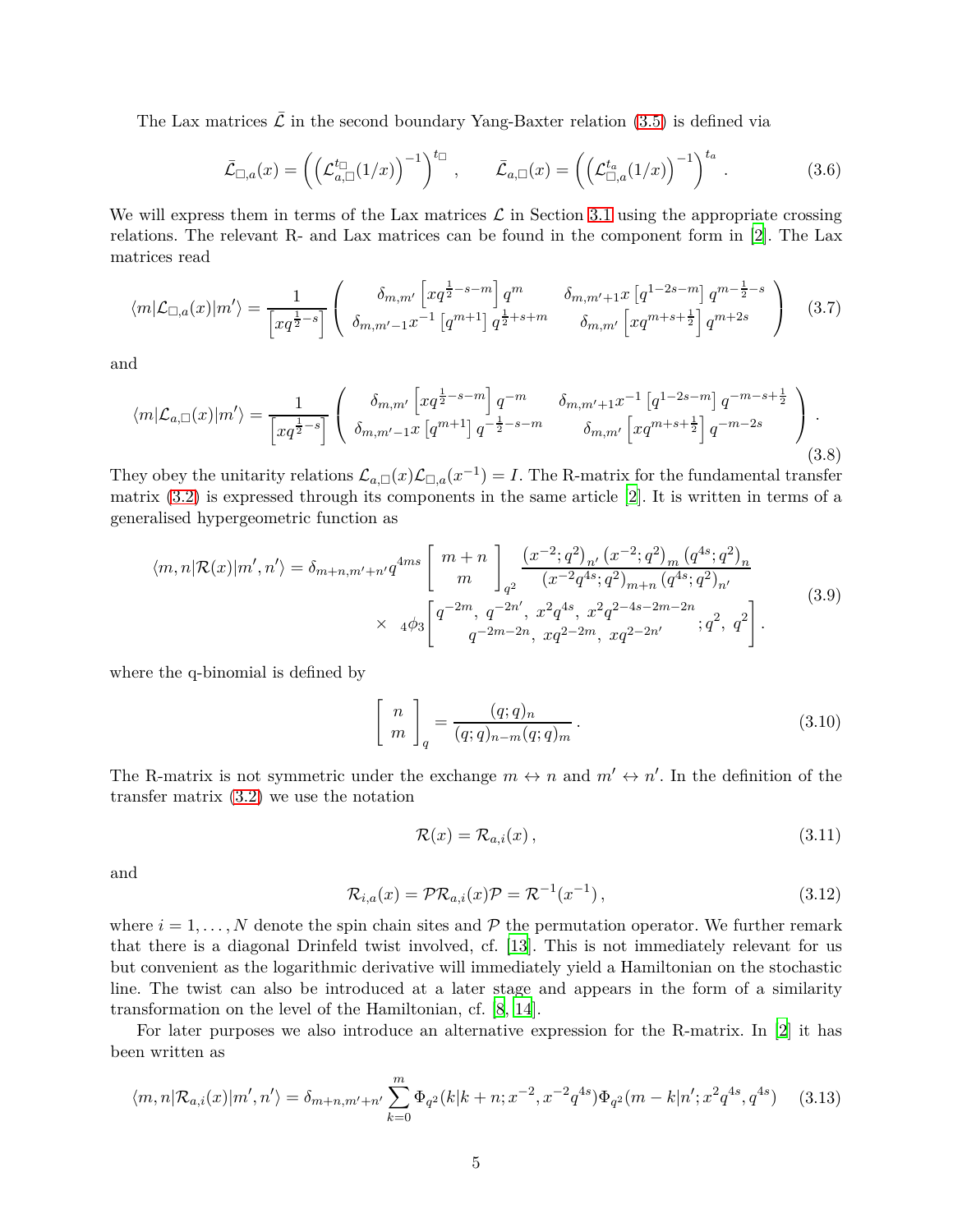with

$$
\Phi_q(m|n;x,y) = \left(\frac{y}{x}\right)^m \frac{(x;q)_m (y/x;q)_{n-m}}{(y;q)_n} \begin{bmatrix} n \\ m \end{bmatrix}_q.
$$
\n(3.14)

This factorisation reminds of Derkachov's factorisation in relation to Q-operators [\[15](#page-14-14)]. We will see later in Section [4.1](#page-7-1) that the product of the two terms turns into a sum at the level of the Hamiltonian density. One term yields the left moving particles and the other the right moving particles which combine into the q-Hahn process.

Finally we also introduce the K-matrices in the two-dimensional defining representation that appears in the definition of the transfer matrix [\(3.3\)](#page-3-4). It depends on the four parameters  $t_R^{\pm}$  $\frac{\pm}{R}$ *, ν*<sub>*R*</sub>*,*  $\kappa$ <sub>*R*</sub> that will be adjusted later and reads

$$
K_{\square}(x) = \begin{pmatrix} \frac{t_R^-}{q\nu_R} - q\nu_R t_R^+ + x^2(t_R^- - t_R^+) & \kappa_R^{-1} t_R^-(x^2 - x^{-2}) \\ \kappa_R t_R^+(x^2 - x^{-2}) & \frac{t_R^-}{q\nu_R} - q\nu_R t_R^+ + x^{-2}(t_R^- - t_R^+) \end{pmatrix} . \tag{3.15}
$$

As discussed in [\[2](#page-14-1)] we can express the other K-matrix via

<span id="page-5-1"></span>
$$
\bar{K}_{\Box}(x) = D_{\Box}^{-1} K_{\Box}(1/(qx)) \Big|_{R \to L}, \qquad (3.16)
$$

where we introduced another four variables  $t_L^{\pm}$  $\frac{1}{L}$ ,  $\nu_L$ ,  $\kappa_L$  and the matrix

$$
D_{\Box} = \left(\begin{array}{cc} 1 & 0 \\ 0 & q^2 \end{array}\right). \tag{3.17}
$$

To our knowledge, the K-matrices K and  $\overline{K}$  in [\(3.4\)](#page-3-5) and [\(3.5\)](#page-3-2) seem currently not available in the literature in the infinite-dimensional representations of interest.

#### <span id="page-5-0"></span>**3.1 Crossing relations and the other boundary**

In this subsection we discuss the crossing relations for the Lax matrices introduced above and argue that the boundary Yang-Baxter equation [\(3.5\)](#page-3-2) can be brought to the form [\(3.4\)](#page-3-5). From the latter statement it then follows that the left and right K-matrices are determined by the same equation [\(3.4\)](#page-3-5). The crossing relations have been given in [\[2](#page-14-1)]. The first one reads

$$
\left(\mathcal{L}_{s,\square}^{\mathit{t}}(1/x)\right)^{-1} = g(x)D_{\square}\mathcal{L}_{\square,s}^{\mathit{t}}(xq^{-2})D_{\square}^{-1}
$$
\n(3.18)

with

$$
g(x) = \frac{(q^{s+3} - x^2) (x^2 q^s - q)}{(q^{s+1} - x^2) (x^2 q^s - q^3)}.
$$
\n(3.19)

It can be used to express the Lax matrix appearing in [\(3.5\)](#page-3-2) as

$$
\bar{\mathcal{L}}_{\Box,s}(x) = g(x)D_{\Box}^{-1}\mathcal{L}_{\Box,s}(xq^{-2})D_{\Box}.
$$
\n(3.20)

The second crossing relation relevant is of the form

$$
\left(\mathcal{L}_{\Box,s}^{t_s}(1/x)\right)^{-1} = g(x)D_s \mathcal{L}_{s,\Box}^{t_s}(xq^{-2})D_s^{-1}
$$
\n(3.21)

with the same function  $q(x)$ . The similarity transformation is diagonal and of the form

<span id="page-5-2"></span>
$$
\langle m|D_s|m'\rangle = q^{2m}\delta_{m,m'}.\tag{3.22}
$$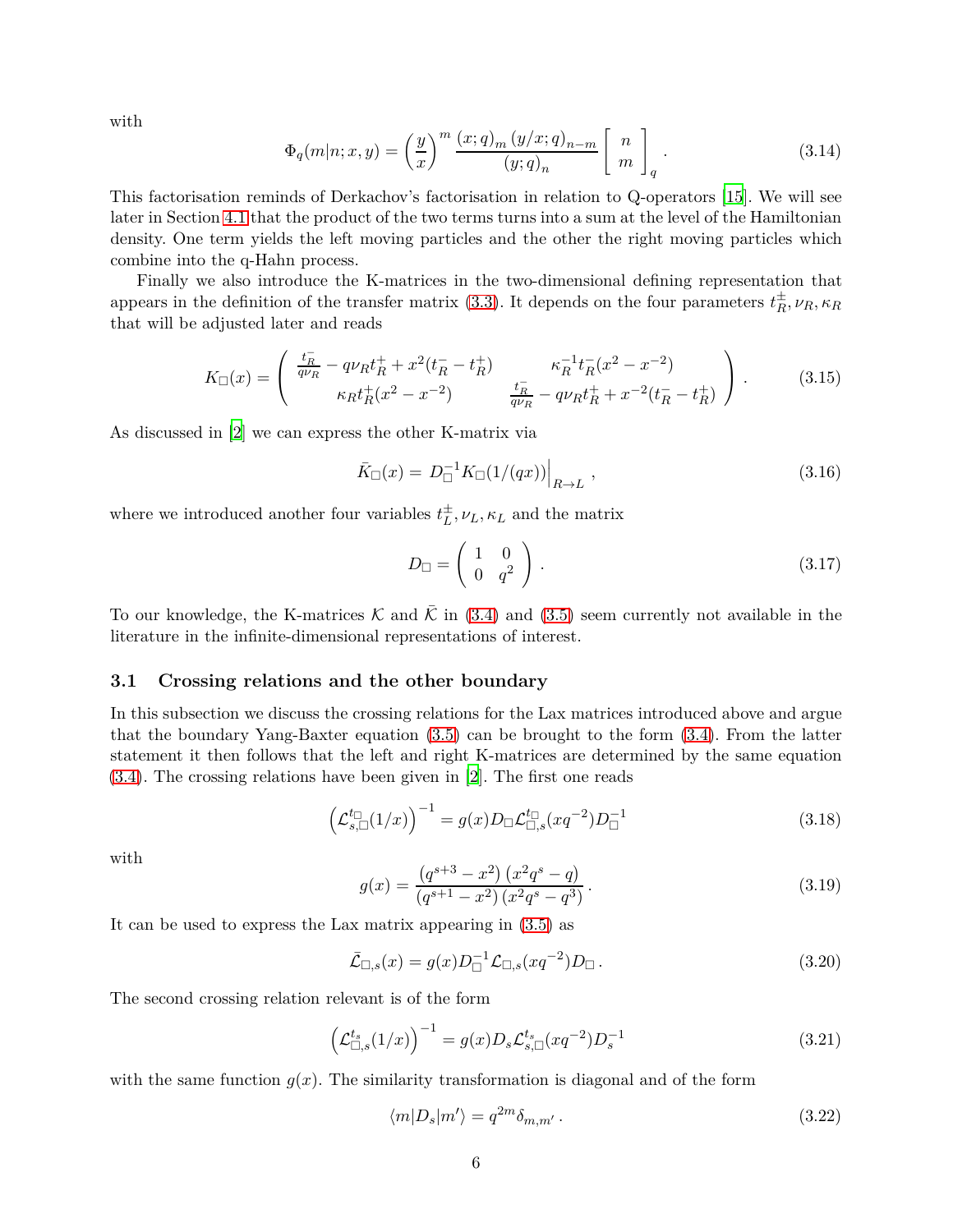Similar as before we obtain

$$
\bar{\mathcal{L}}_{s,\Box}(x) = g(x)D_s^{-1}S_{s,\Box}(xq^{-2})D_s, \qquad (3.23)
$$

cf. [\(3.5\)](#page-3-2). We insert the obtained relations into the boundary Yang-Baxter equation [\(3.5\)](#page-3-2). Further, inverting the K-matrix  $K_{\Box}$  and  $D_{\Box}$  and shifting the spectral parameters  $y \to yq^{-1}$  and  $x \to (xq)^{-1}$ we obtain

$$
\bar{K}_{\Box}^{-1}(y/q)D_{\Box}^{-1}S_{s,\Box}(yx)D_{s}\bar{K}_{s}(1/(xq))S_{\Box,s}(x/y)=S_{s,\Box}(x/y)D_{s}\bar{K}_{s}(1/(xq))S_{\Box,s}(xy)\bar{K}_{\Box}^{-1}(y/q)D_{\Box}^{-1}.
$$
\n(3.24)

Here we also used the invariance condition  $[D_s D_{\Box}, S_{s,\Box}(yx)] = 0$ . As the K-matrix obeys the relation [\(3.16\)](#page-5-1), it follows that the inverse of  $K_{\Box}$  can be expressed as

$$
\bar{K}_{\Box}^{-1}(y/q)D_{\Box}^{-1} = K_{\Box}^{-1}(1/y)\Big|_{R\to L}.
$$
\n(3.25)

Further it is easy to verify that

$$
K_{\Box}^{-1}(1/y) = \frac{q^2 \nu_R^2 y^4}{(q\nu_R + y^2)(q\nu_R y^2 + 1)\left(q t_R^+ \nu_R - t_R^- y^2\right) \left(q t_R^+ \nu_R y^2 - t_R^-\right)} K_{\Box}(y). \tag{3.26}
$$

Inserting also this relation in the second boundary Yang-Baxter equation we find that solutions to the two equations can be related via

$$
\bar{\mathcal{K}}_s(x) = D_s^{-1} \mathcal{K}_s(1/(qx)) \Big|_{R \to L} \ . \tag{3.27}
$$

This relation will be of importance in Section [4.](#page-7-0)

### <span id="page-6-0"></span>**3.2 Component form of BYBE**

We end this section with the boundary Yang-Baxter equation  $(3.4)$  in component form as given in [\[2](#page-14-1)]. The equations below can be obtained taking coefficients in spectral parameter *x*:

<span id="page-6-1"></span>
$$
\kappa_R t_R^+ q^{2-4s} \left(1 - q^{2(j+2s)}\right) \mathcal{K}_{j,l+1}(y) + \kappa_R^{-1} t_R^- q^{-4s} \left(1 - q^{2+2l}\right) \mathcal{K}_{j+1,l}(y) + \nu_R^{-1} y^2 q^{2-2s} \left(q^{2j} - q^{2l}\right) \left(t_R^- - \nu_R^2 q^2 t_R^+\right) \mathcal{K}_{j+1,l+1}(y) - \kappa_R t_R^+ y^4 q^{2-4s} \left(1 - q^{2(1+l+2s)}\right) \mathcal{K}_{j+1,l+2}(y) - \kappa_R^{-1} t_R^- y^4 q^{-4s} \left(1 - q^{4+2j}\right) \mathcal{K}_{j+2,l+1}(y) = 0,
$$
\n(3.28)

and

<span id="page-6-2"></span>
$$
\kappa_R t_R^+ q^{2(2+l-2s)} \left(1 - q^{2(j+2s)}\right) \mathcal{K}_{j,l+1}(y) + \kappa_R^{-1} t_R^{-1} q^{2(1+j-2s)} \left(1 - q^{2+2l}\right) \mathcal{K}_{j+1,l}(y) + q^{2-4s} \left(q^{2j} - q^{2l}\right) \left(t_R^+ - t_R^-\right) \mathcal{K}_{j+1,l+1}(y) - \kappa_R t_R^+ q^{2(1+j-2s)} \left(1 - q^{2(1+l+2s)}\right) \mathcal{K}_{j+1,l+2}(y) \tag{3.29} - \kappa_R^{-1} t_R^{-1} q^{-4s+2l} \left(1 - q^{4+2j}\right) \mathcal{K}_{j+2,l+1}(y) = 0.
$$

Here we use the notation  $\mathcal{K}_{i,j}(x) = \langle i|\mathcal{K}(x)|j\rangle$ . The equations above yield conditions on five neighboring entries of the K-matrix. This is discussed in further detail in Section [4.3.](#page-8-1)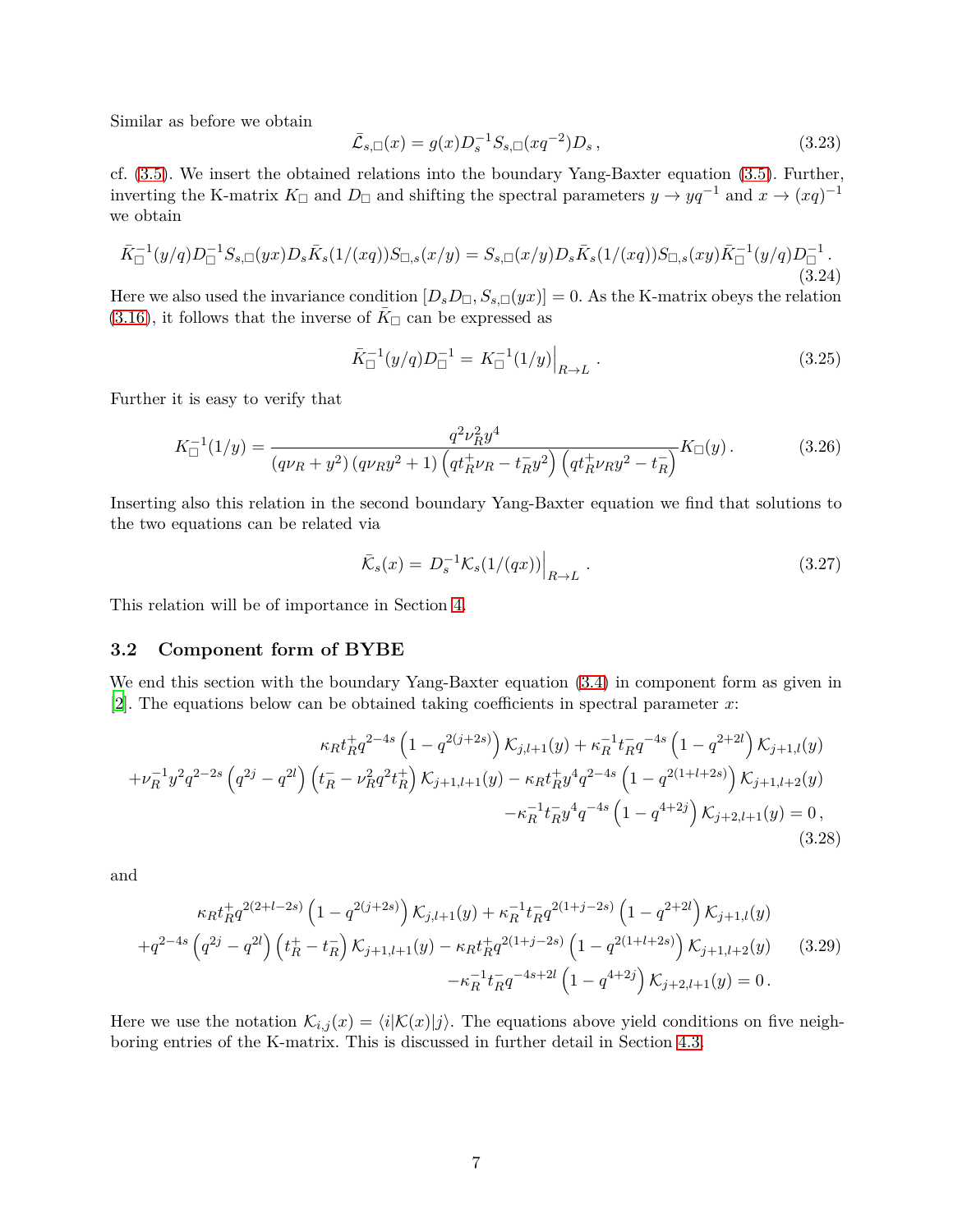### <span id="page-7-0"></span>**4 Stochastic Hamiltonian from the transfer matrix**

Let us compute the logarithmic derivative of the fundamental transfer matrix [\(3.2\)](#page-3-3). Assuming that the K-matrix at  $x = 1$  is proportional to the identity  $\mathcal{K}(1) \propto I$  we find

<span id="page-7-2"></span>
$$
-\frac{1}{4}\frac{\partial}{\partial x}\ln T(x)|_{x=1} = -\frac{1}{4}\frac{\operatorname{tr}_{a}\bar{\mathcal{K}}'_{a}(1)}{\operatorname{tr}_{a}\bar{\mathcal{K}}_{a}(1)} - \frac{1}{2}\frac{\operatorname{tr}_{a}\bar{\mathcal{K}}_{a}(1)\mathcal{R}'_{a,1}(1)\mathcal{P}_{a,1}}{\operatorname{tr}_{a}\bar{\mathcal{K}}_{a}(1)} - \frac{1}{2}\sum_{k=1}^{N-1}\mathcal{R}'_{k-1,k}(1)\mathcal{P}_{k-1,k} - \frac{1}{4}\frac{\mathcal{K}'_{N}(1)}{\mathcal{K}_{N}(1)},
$$
\n(4.1)

see [\[4](#page-14-3)]. Here we used the symmetry of the R-matrix [\(3.12\)](#page-4-0). The first term in [\(4.1\)](#page-7-2) is proportional to the identity and can be subtracted without spoiling commutativity by setting

$$
c_0 = \frac{1}{4} \frac{\text{tr}_a \,\bar{\mathcal{K}}_a'(1)}{\text{tr}_a \,\bar{\mathcal{K}}_a(1)}\tag{4.2}
$$

in the Hamiltonian [\(3.1\)](#page-3-6). The interesting points of the K-matrix that enter the Hamiltonian are thus  $\bar{\mathcal{K}}(1) = M^{-1}\mathcal{K}(q^{-1})|_{R\to L}$ ,  $\mathcal{K}(1)$  and  $\mathcal{K}'(1)$ . As we are currently not aware of a generic expression of the K-matrix, we follow a procedure similar to the one proposed by Sutherland to determine the Hamiltonian density [\[12\]](#page-14-11). More precisely we will study the boundary Yang-Baxter equations in the form given in [\(3.28\)](#page-6-1) and [\(3.29\)](#page-6-2) for the K-matrices at the points  $y = q^{-1}$  and  $y = 1$ . A similar equation can be obtained for after taking the derivative of these equations also for  $\mathcal{K}'(1)$ by differentiating the relations [\(3.28\)](#page-6-1) and [\(3.29\)](#page-6-2). We will not attempt to compute the scalar  $c_0$ proportional to the identity as it is not relevant for our argument.

#### <span id="page-7-1"></span>**4.1 Bulk**

At the special point  $x = 1$  the R-matrix above reduces to the permutation operator such that

$$
\langle m, n | \mathcal{R}(1) | m', n' \rangle = \delta_{m, n'} \delta_{n, m'}
$$
\n(4.3)

or  $\mathcal{R}(1) = \mathcal{P}$ . This follows from the property  $\Phi_q(i|j; y; y) = \delta_{i,j}$  discussed in [\[2\]](#page-14-1). Using  $\Phi_q(i|j; 1; y) =$  $\delta_{i,0}$  which can also be found in [\[2](#page-14-1)] we obtain

$$
\langle m, n | \mathcal{R}'(1) \mathcal{P} | m', n' \rangle = \delta_{m+n, m'+n'} \left( \partial_x \Phi_{q^2}(n'-n | n'; x^{-2}, x^{-2} q^{4s}) + \partial_x \Phi_{q^2}(m | m'; x^2 q^{4s}, q^{4s}) \right) \Big|_{\substack{x=1 \ (4.4)}}
$$

The two terms exactly lead the rates of particles moving to the left and to the right. We find

<span id="page-7-3"></span>
$$
\left. \partial_x \Phi_{q^2}(n'-n|n';x^{-2},x^{-2}q^{4s}) \right|_{x=1} \delta_{m+n,m'+n'} = -2\alpha_+(n)\delta_{n,n'}\delta_{m,m'} + 2\beta_+(n',n'-n)\delta_{m+n,m'+n'}\delta_{n
$$

<span id="page-7-4"></span>
$$
\left. \partial_x \Phi_{q^2}(m|m';x^2q^{4s},q^{4s}) \right|_{x=1} \delta_{m+n,m'+n'} = -2\alpha_-(m)\delta_{n,n'}\delta_{m,m'} + 2\beta_-(m',m'-m)\delta_{m+n,m'+n'}\delta_{m
$$

and thus

$$
\mathcal{H} = -\frac{1}{2}\mathcal{R}'(1)\mathcal{P} \,. \tag{4.7}
$$

The two relations [\(4.5\)](#page-7-3) and [\(4.6\)](#page-7-4) are shown in Appendix [B.](#page-11-0)

We remark that in the construction of the stochastic R-matrix [\[16](#page-14-15)] the rates arise from special points of the transfer operators leading to either left or right moving particles. Here we consider the full transfer matrix to obtain the natural generalisation to the q-Hahn process with hoppings in both directions from the logarithmic derivative. For the closed chain the q-Hahn Hamiltonian has been constructed as a superposition in [\[16](#page-14-15)].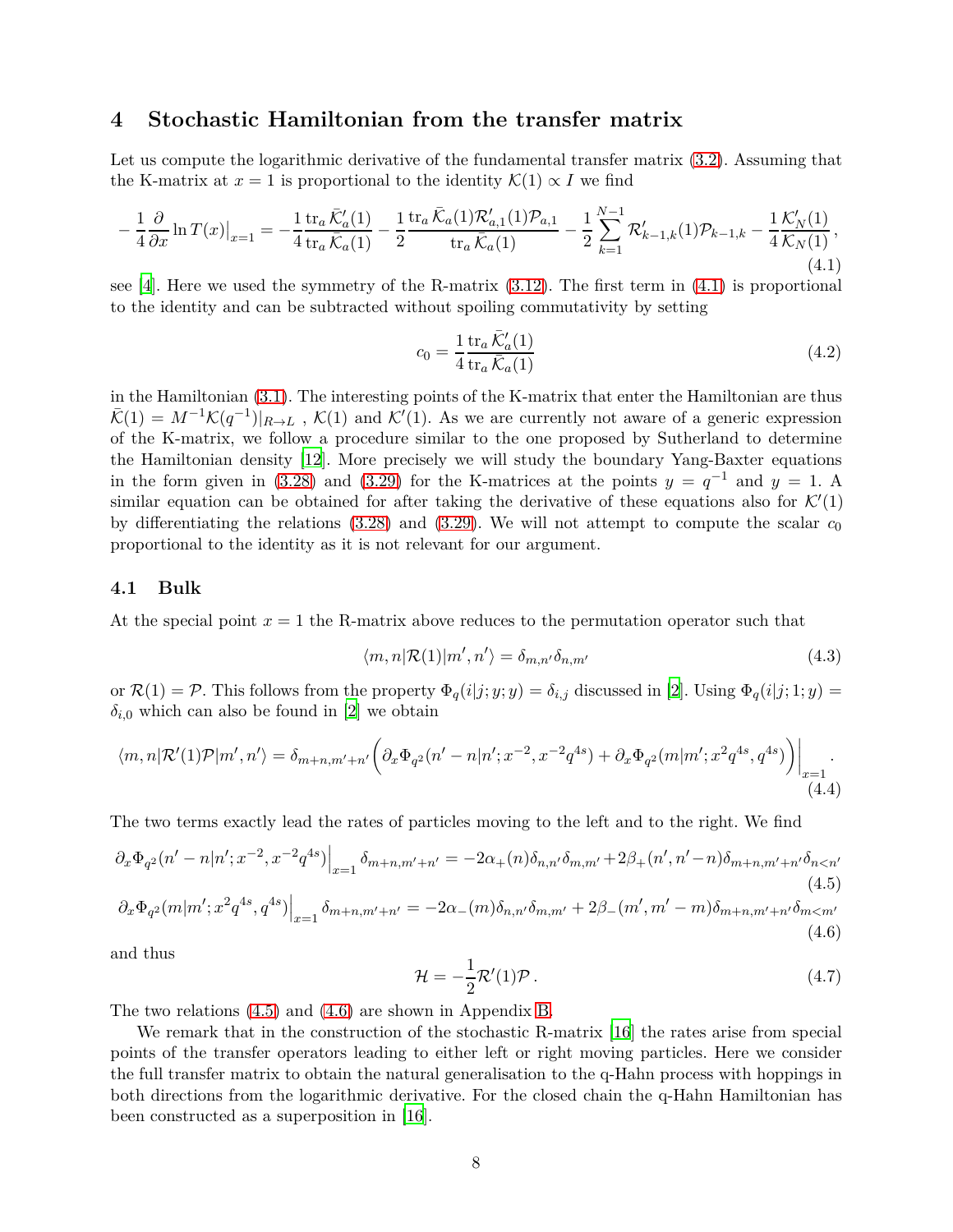#### <span id="page-8-0"></span>**4.2 Left boundary**

The goal of this subsection is to obtain  $\overline{\mathcal{K}}(1)$  such that the boundary term  $B_L$  in [\(2.9\)](#page-3-7) arises from [\(4.1\)](#page-7-2). More precisely

<span id="page-8-2"></span>
$$
B_L = \frac{\operatorname{tr}_a \bar{\mathcal{K}}_a(1) \mathcal{H}_{a,1}}{\operatorname{tr}_a \bar{\mathcal{K}}_a(1)},\tag{4.8}
$$

where

$$
\bar{\mathcal{K}}(1) = D^{-1} \mathcal{K}(q^{-1}) \Big|_{R \to L} , \qquad (4.9)
$$

with *D* given in [\(3.22\)](#page-5-2). Here we take inspiration from the rational case where it was found that the K-matrix at the special point becomes a rank 1 matrix.

Inserting the equations [\(3.28\)](#page-6-1) and [\(3.29\)](#page-6-2) into a computer algebra system at  $y = q^{-1}$  we find that for

$$
t_R^+ = -\rho_R
$$
,  $t_R^- = 1$ ,  $\kappa_R = 1$ ,  $\nu_R = -q^{2s-2}$ , (4.10)

there exists such degenerate solution

$$
\mathcal{K}_{ij}\left(q^{-1}\right) = c_1 \left(q^2 \rho_R\right)^i \frac{\left(q^{4s};q^2\right)_i}{\left(q^2;q^2\right)_i},\tag{4.11}
$$

where  $c_1$  denotes an overall constant that drops from the final result for the boundary term. It follows that the other K-matrix can be expressed as

$$
\bar{\mathcal{K}}(1) = c_1 \, \rho_L^i \, \frac{\left(q^{4s}; q^2\right)_i}{\left(q^2; q^2\right)_i} \,. \tag{4.12}
$$

The trace immediately yields

$$
\operatorname{tr}\bar{\mathcal{K}}\left(1\right) = c_1 \, \frac{\left(q^{4s}\rho_L; q^2\right)_{\infty}}{\left(\rho_L; q^2\right)_{\infty}}\,. \tag{4.13}
$$

We can now compute the expression in  $(4.8)$  using the explicit form of the Hamiltonian density obtained in the previous Section [4.1.](#page-7-1) One finds

<span id="page-8-4"></span>
$$
\frac{\operatorname{tr}_{a}\left(\bar{\mathcal{K}}_{a}\left(1\right)\mathcal{H}_{a1}\right)}{\operatorname{tr}\bar{\mathcal{K}}\left(1\right)}|m_{1}\rangle = \left(\alpha_{+}(m_{1}) + \sum_{k=1}^{\infty} \frac{\rho_{L}^{k}}{1-\gamma^{k}}\right)|m_{1}\rangle - \sum_{k=1}^{m_{1}} \beta_{+}(m_{1},k)|m_{1} - k\rangle - \sum_{k=1}^{\infty} \frac{\rho_{L}^{k}}{1-\gamma^{k}}|m_{1} + k\rangle.
$$
\n(4.14)

The details of the computation are given in Appendix [C.](#page-13-0)

#### <span id="page-8-1"></span>**4.3 Right boundary**

To show that the boundary term *B<sup>R</sup>* arises from the transfer matrix via

<span id="page-8-3"></span>
$$
B_R = -\frac{1}{4} \frac{\mathcal{K}'_N(1)}{\mathcal{K}_N(1)}\,,\tag{4.15}
$$

we differentiate the two relations [\(3.28\)](#page-6-1) and [\(3.29\)](#page-6-2). We impose that the K-matrix is proportional to the identity at the special point  $y = 1$ 

$$
\mathcal{K}(1) = \frac{1}{4}I,\tag{4.16}
$$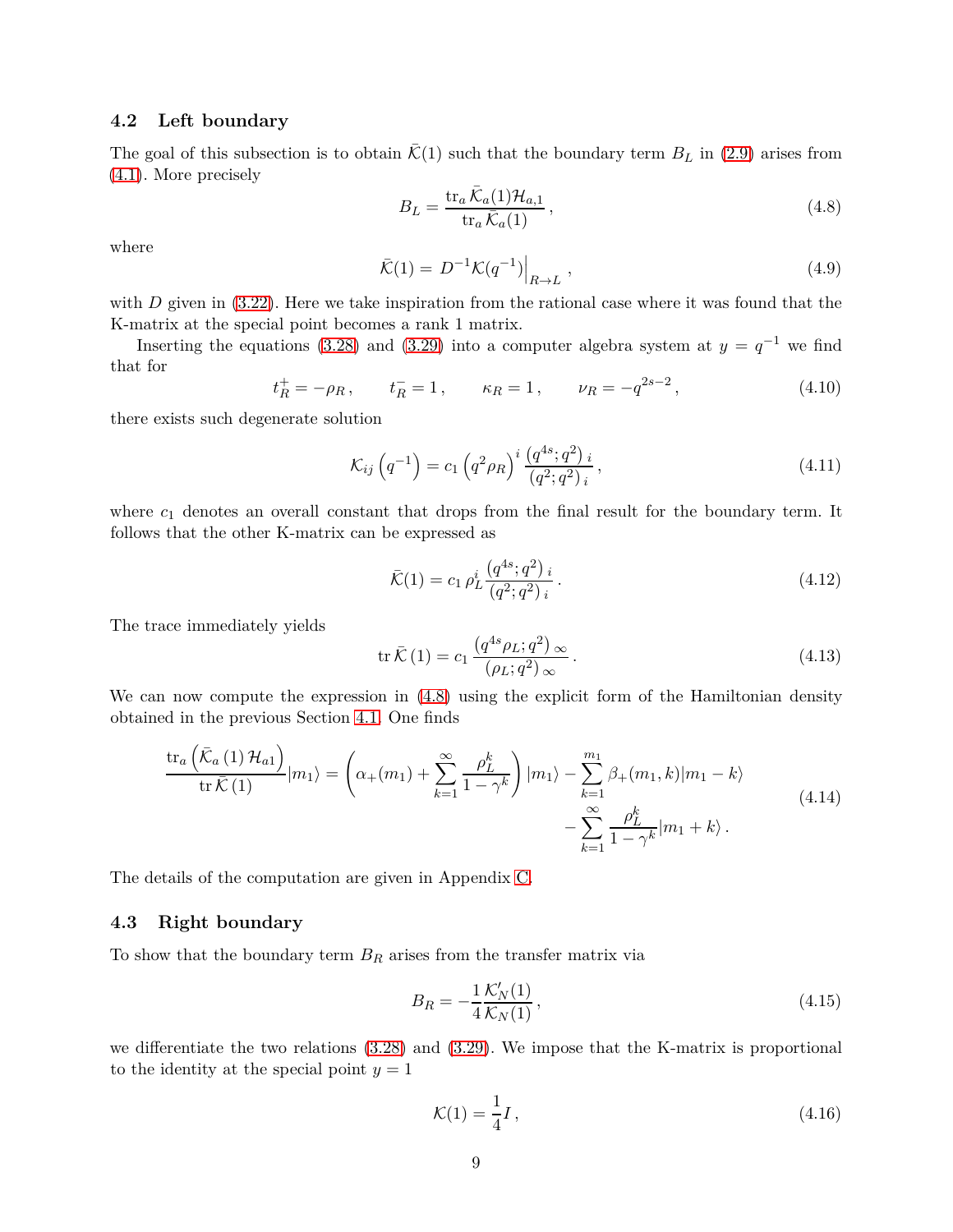<span id="page-9-4"></span>

Figure 1: Case distinctions of the relations [\(4.18\)](#page-9-1) and [\(4.19\)](#page-9-2). The boxes denote the matrix entries of the K-matrix with the diagonal colored in grey. The entries affected by the relations [\(4.18\)](#page-9-1) and [\(4.19\)](#page-9-2) are indicated in red color.

which is consistent with  $(3.28)$  and  $(3.29)$  and set

$$
t_R^+ = -\rho_R
$$
,  $t_R^- = 1$ ,  $\kappa_R = 1$ ,  $\nu_R = -q^{-2s}$ , (4.17)

<span id="page-9-1"></span>Then the equations arising from the boundary Yang-Baxter equation above turn into

$$
-\rho_R q^{2-4s} \left(1 - q^{2(j+2s)}\right) \mathcal{K}'_{j,l+1}(1) + q^{-4s} \left(1 - q^{2+2l}\right) \mathcal{K}'_{j+1,l}(1) -q^2 \left(q^{2j} - q^{2l}\right) \left(1 + q^{2-4s} \rho_R\right) \left(\mathcal{K}'_{j+1,l+1}(1) + \frac{1}{2}\delta_{j+1,l+1}\right) + \rho_R q^{2-4s} \left(1 - q^{2(1+l+2s)}\right) \left(\mathcal{K}'_{j+1,l+2}(1) + \delta_{j+1,l+2}\right) -q^{-4s} \left(1 - q^{4+2j}\right) \left(\mathcal{K}'_{j+2,l+1}(1) + \delta_{j+2,l+1}\right) = 0,
$$
\n
$$
(4.18)
$$

<span id="page-9-2"></span>and

$$
-\rho_R q^{2(2+l)} \left(1 - q^{2(j+2s)}\right) \mathcal{K}'_{j,l+1}(1) + q^{2(1+j)} \left(1 - q^{2+2l}\right) \mathcal{K}'_{j+1,l}(1) -q^2 \left(q^{2j} - q^{2l}\right) (\rho_R + 1) \mathcal{K}'_{j+1,l+1}(1) + \rho_R q^{2(1+j)} \left(1 - q^{2(1+l+2s)}\right) \mathcal{K}'_{j+1,l+2}(1) -q^{2l} \left(1 - q^{4+2j}\right) \mathcal{K}'_{j+2,l+1}(1) = 0.
$$
\n(4.19)

Using a computer algebra system we can verify that

<span id="page-9-3"></span>
$$
\mathcal{K}'_{i,j}(1) = -\left(\alpha_-(i) + \sum_{k=1}^{\infty} \frac{\rho_R^k}{q^{-2k} - 1}\right) \delta_{i,j} + \beta_-(j, j - i)\delta_{i < j} + \frac{\rho_R^{i-j}}{q^{-2(i-j)} - 1} \delta_{i > j},\tag{4.20}
$$

solves both of the equations [\(4.18\)](#page-9-1) and [\(4.19\)](#page-9-2). To keep track of the differerent contributions on the diagonal, upper and lower triangular part in [\(4.20\)](#page-9-3) we distinguish five cases that are exemplified in Figure [1](#page-9-4) for which the equations are verified separately. We thus recover the right boundary in [\(2.10\)](#page-3-8) from [\(4.15\)](#page-8-3).

## <span id="page-9-0"></span>**5 Limiting case of open q-Hahn TASEP**

The open q-Hahn process  $(2.1)$  naturally yields a totally asymmetric process in the limit when  $\mu$ tends to zero. The bulk term turns into

$$
\mathcal{H}|m\rangle \otimes |m'\rangle = \alpha_{-}(m)|m\rangle \otimes |m'\rangle - \sum_{k=1}^{m} \beta_{-}(m,k)|m-k\rangle \otimes |m' + k\rangle, \qquad (5.1)
$$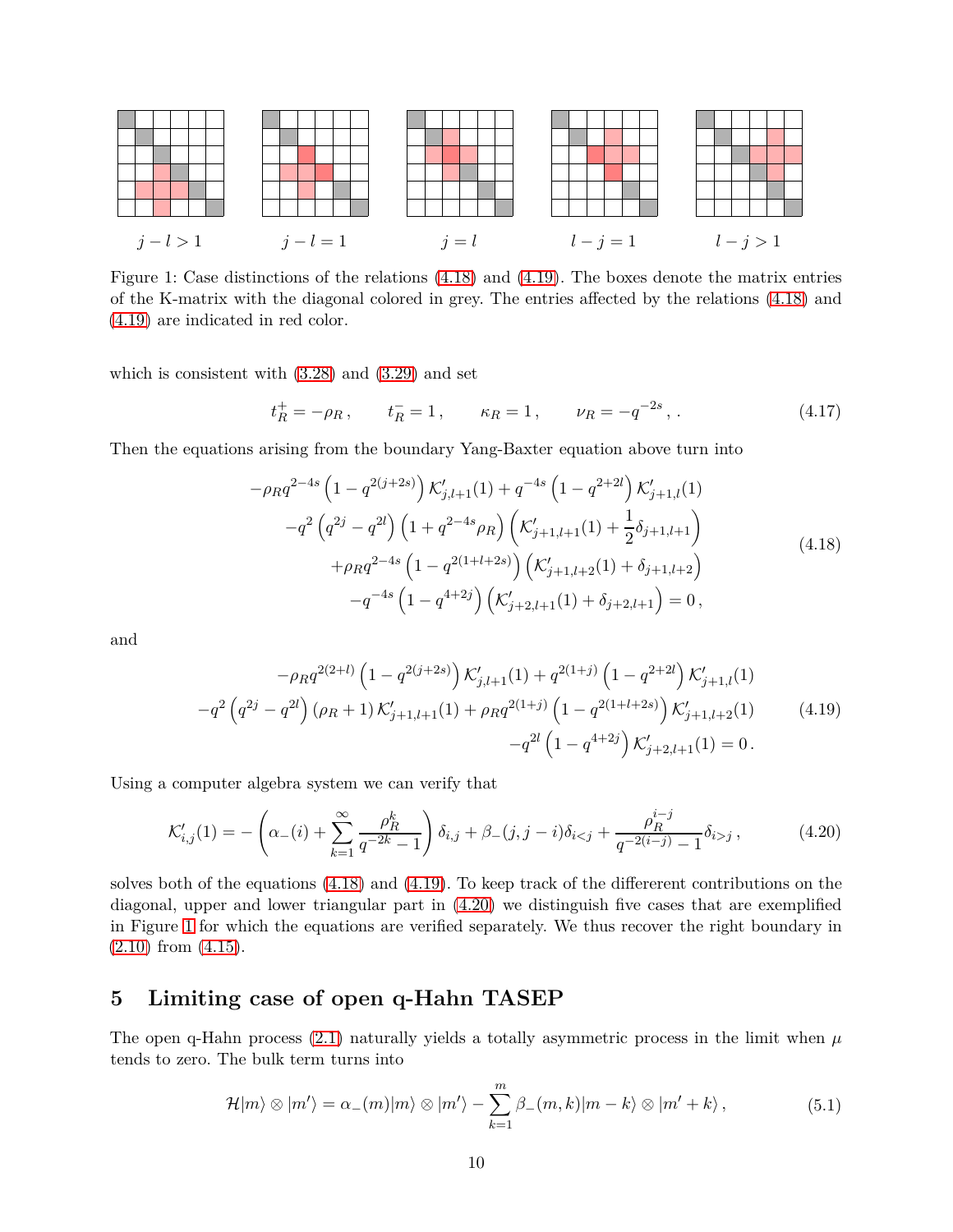while the boundaries become

$$
B_L|m\rangle = \sum_{k=1}^{\infty} \frac{\rho_L^k}{1 - \gamma^k} |m\rangle - \sum_{k=1}^{\infty} \frac{\rho_L^k}{1 - \gamma^k} |m + k\rangle, \qquad (5.2)
$$

and

$$
B_R|m\rangle = \alpha_-(m)|m\rangle - \sum_{k=1}^m \beta_-(m,k)|m-k\rangle.
$$
 (5.3)

This Hamiltonian describes a process where particles are inserted at the first site with a rate governed by the parameter  $\rho_L$  and are then transported to site *N* at rate  $\beta$ <sub>−</sub>. At the last site they are extracted at the same rate  $\beta$ <sub>−</sub>.

### <span id="page-10-0"></span>**6 Conclusion**

The definition of the q-Hahn process with open boundary conditions allows for the study of its microscopic properties along the lines of its prominent finite-dimensional cousin known as the Asymmetric Simple Exclusion Process (ASEP). In the  $q \to 1$  limit we recover the symmetric hopping model with boundaries introduced in [\[1](#page-14-0)] while  $\mu \to 0$  leads to an analogy of the open TASEP. It would be interesting to generalise the results obtained so far in the symmetric setting to the asymmetric one. In particular, for the symmetric model the steady state has been computed exactly in [\[17\]](#page-14-16) and a dual Levy process was obtained in [\[18](#page-14-17)].

Further, it would be desirable to derive the K-matrix that yields the introduced boundary conditions and understand the relation to the K-matrices introduced in [\[2](#page-14-1), [19](#page-15-0)]. As in the rational case that was studied in [\[1](#page-14-0)] the K-matrices should arise from a universal K-operator first introduced in the same article. In case of the q-deformed model, such K-operator has only been found for the triangular case [\[11\]](#page-14-10). One may also ask whether the boundary conditions we introduced are the most general stochastic boundaries. This question can likely be answered once the K-matrix is known.

Finally it would be very interesting to study whether our prescription to obtain boundary terms of the integrable Hamiltonian can be formalised leading to a method that allows bootstrapping integrable Hamiltonians for open chains in analogy to Sutherland's approach. In particular we are not aware of a reference about the special point where the K-matrix reduces to rank 1 in the literature.

**Acknowledgments** I like to thank Cristian Giardinà, István M. Szécsényi and especially Rodrigo A. Pimenta for inspiration and fruitful discussions. Further I thank the organisers and participants of the GGI workshop *"Randomness, Integrability and Universality"*, where part of the work has been carried out, for creating a stimulating environment.

### <span id="page-10-1"></span>**A Sum formulas**

In this appendix we argue that

$$
\alpha_{\pm}(m) = \sum_{k=1}^{m} \beta_{\pm}(m, k).
$$
 (A.1)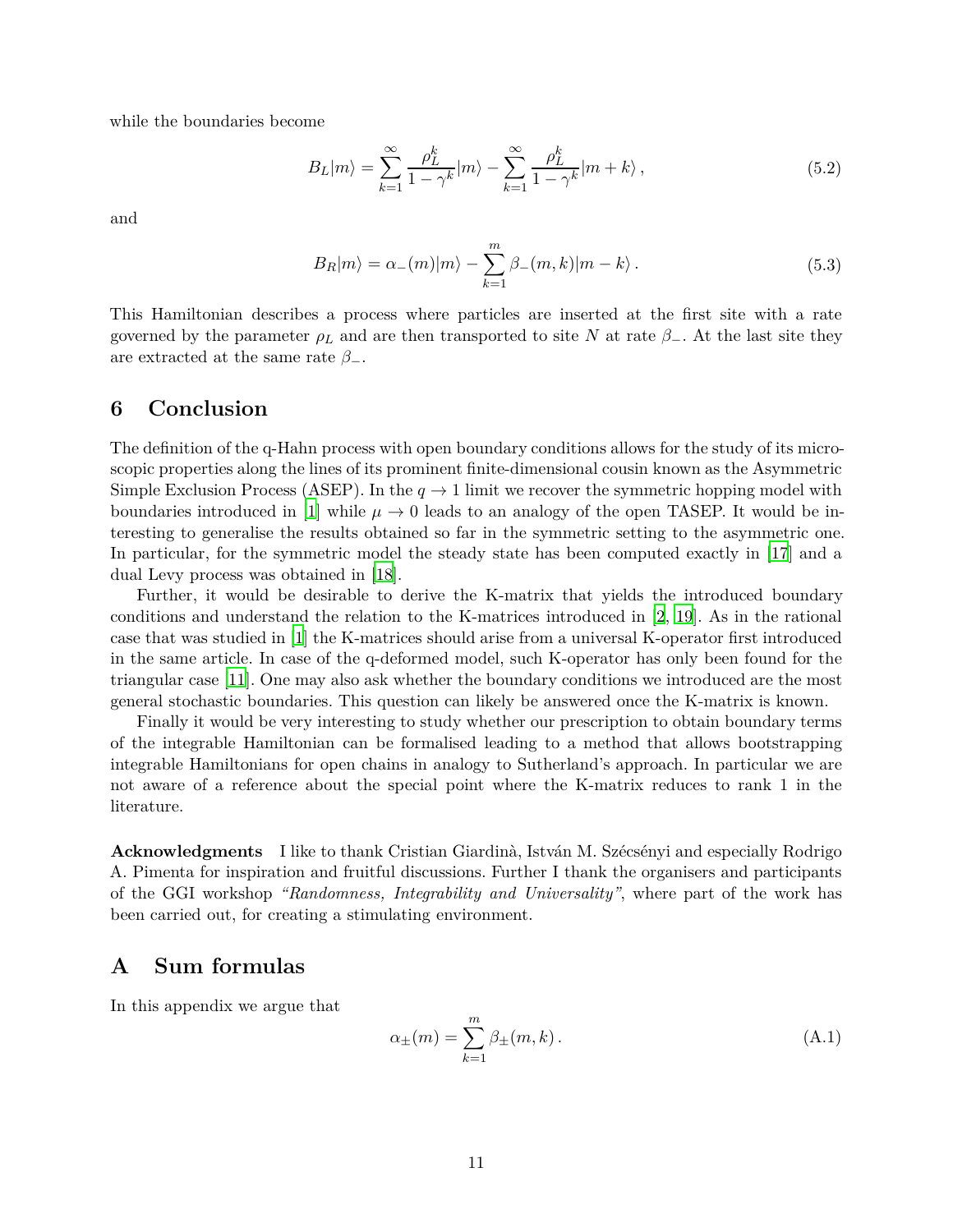In the case of  $\alpha_-\,$  the sum on the right hand side can be evaluated as follows. First we note that

$$
\sum_{k=1}^{m} \beta_{-}(m,k) = \frac{(\gamma;\gamma)_{m}}{(\mu;\gamma)_{m}} \sum_{k=1}^{\infty} \frac{1}{1 - \gamma^{k}} \frac{(\mu;\gamma)_{m-k}}{(\gamma;\gamma)_{m-k}}
$$
\n
$$
= \frac{(\gamma^{-m};\gamma)_{\infty}}{(\gamma^{1-m-2s};\gamma)_{\infty}} \sum_{k=1}^{\infty} \frac{1}{1 - \gamma^{k}} \frac{(\gamma^{1+k-m-2s};\gamma)_{\infty}}{(\gamma^{k-m};\gamma)_{\infty}} \gamma^{(1-2s)k},
$$
\n(A.2)

where we used the relation

$$
\frac{(a;q^2)_{n-k}}{(b;q^2)_{n-k}} = \frac{(a;q^2)_n}{(b;q^2)_n} \frac{(q^{2-2n}b^{-1};q^2)_k}{(q^{2-2n}a^{-1};q^2)_k} \left(\frac{b}{a}\right)^k,
$$
\n(A.3)

combined with  $(a;q)_n = \frac{(a;q)_{\infty}}{(aq^n;q)_{\infty}}$  for  $a, b \in \mathbb{C}$ , see [\[20](#page-15-1)]. Next, introducing the q-deformed digamma function  $\psi_{\gamma}$  following [\[21](#page-15-2)] we obtain

$$
\sum_{k=1}^{m} \beta_{-}(m,k) = -\frac{1}{\log \gamma} \left( \tilde{\psi}_{\gamma}(1 - m - 2s) - \tilde{\psi}_{\gamma}(1 - 2s) \right)
$$
  
= 
$$
-\frac{1}{2 \log q} \left( \psi_{q}(1 - m - 2s) - \psi_{q}(1 - 2s) - m \log q \right)
$$
  
= 
$$
-\frac{1}{2 \log q} \left( \psi_{q}(m + 2s) - \psi_{q}(2s) - m \log q \right).
$$
 (A.4)

<span id="page-11-1"></span>Here  $\psi_q$  denotes the digamma function used in [\[22\]](#page-15-3). The two definitions are related via

$$
\psi_q(x) = \widetilde{\psi}_\gamma(x) + \frac{1}{2}(3 - 2x) \log q, \qquad (A.5)
$$

where  $\gamma = q^2$ , for further details see also [\[8](#page-14-7)] where the same notation is used. Using the reflection formula for the digamma function, cf. [\[8](#page-14-7)], we recover the expression for  $\alpha_-\,$  given in the same reference. The final expression in [\(A.4\)](#page-11-1) in terms of the digamma functions then leads to the desired sum in [\(2.7\)](#page-2-5) when expanding the digamma function in analogy to the rational case, see [\[21](#page-15-2)]. The case of  $\alpha_+$  can be deduced from the case studied here in detail when substituting  $q \to q^{-1}$ .

### <span id="page-11-0"></span>**B Evaluation of Hamiltonian density**

Here we give some details of the relations given in [\(4.5\)](#page-7-3) and [\(4.6\)](#page-7-4) that yield the Hamiltonian density. We first consider the part

$$
\Phi_{q^2}(m|n;x^{-2},x^{-2}q^{4s}) = q^{4ms} \frac{(x^{-2};q^2)_m (q^{4s};q^2)_{n-m}}{(x^{-2}q^{4s};q^2)_n} \begin{bmatrix} n \\ m \end{bmatrix}_{q^2},
$$
\n(B.1)

with  $m \leq n$ , cf. [\(4.5\)](#page-7-3). The function  $\Phi_{q^2}(m|n; x^{-2}, x^{-2}q^{4s})$  vanishes for negative integer values  $m =$  $-1, -2, \ldots$  as the term  $(q^2; q^2)_{m} = (q^{2+n'-n}; q^2)_{m}^{-1}$  from the q-binomial appears in the denominator. For  $0 \leq m \leq n$  the derivative of the function above can be written as

$$
\partial_x \Phi_{q^2}(m|n; x^{-2}, x^{-2}q^{4s}) = q^{4ms} \left(q^{4s}; q^2\right)_{n-m} \begin{bmatrix} n \\ m \end{bmatrix}_{q^2} \left[ \frac{\partial_x (x^{-2}; q^2)_m}{(x^{-2}q^{4s}; q^2)_n} - \frac{(x^{-2}; q^2)_m}{(x^{-2}q^{4s}; q^2)_n^2} \partial_x \left(x^{-2}q^{4s}; q^2\right)_n \right],
$$
\n(B.2)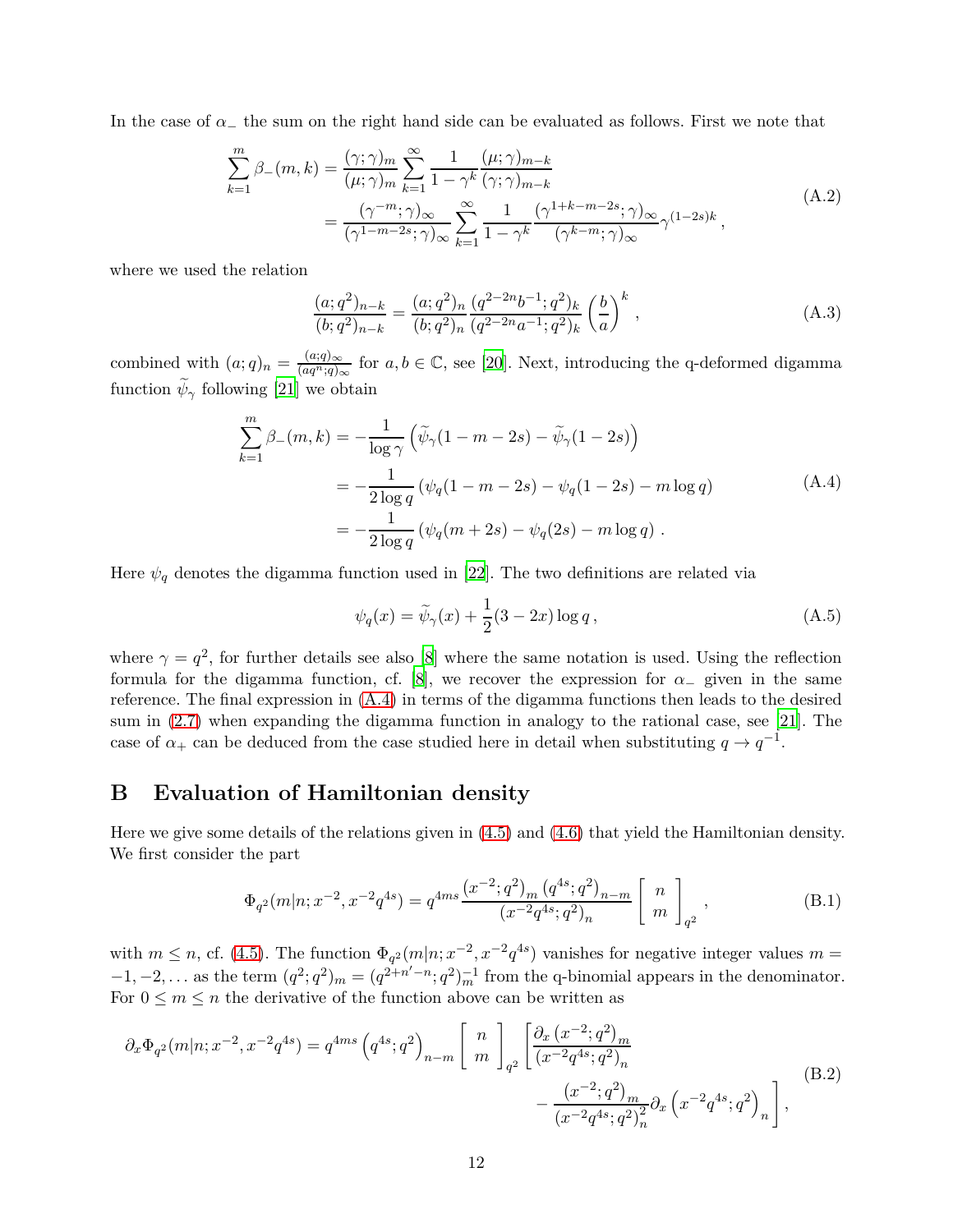where the derivative of the q-Pochhammer symbol yields

<span id="page-12-0"></span>
$$
\frac{\partial}{\partial x}(x;q)_n = -(x;q)_n \sum_{p=0}^{n-1} \frac{q^p}{1 - xq^p}.
$$
\n(B.3)

We need to take extra care when  $x \to 1$ . Here we obtain

<span id="page-12-1"></span>
$$
\left. \frac{\partial}{\partial x}(x;q)_n \right|_{x=1} = -(q;q)_{n-1} . \tag{B.4}
$$

This leads the first equality [\(4.5\)](#page-7-3) which we wanted to show

$$
\partial_x \Phi_{q^2}(m|n; x^{-2}, x^{-2}q^{4s})\Big|_{x=1} = 2q^{4ms} \left[ \begin{array}{c} n \\ m \end{array} \right]_{q^2} \frac{\left(q^{4s}; q^2\right)_{n-m}}{\left(q^{4s}; q^2\right)_n} \left[ \left(q^2; q^2\right)_{m-1} - \delta_{m,0} \sum_{k=0}^{n-1} \frac{q^{4s}q^{2k}}{1-q^{4s}q^{2k}} \right]
$$
  
=  $-2\left[ \alpha_+(m)\delta_{m,0} - \beta_+(n,m) \right].$  (B.5)

The second relation involves the function

$$
\Phi_{q^2}(m|n;x^2q^{4s},q^{4s}) = x^{-2m} \frac{\left(x^2q^{4s};q^2\right)_m (x^{-2};q^2)_{n-m}}{\left(q^{4s};q^2\right)_n} \begin{bmatrix} n \\ m \end{bmatrix}_{q^2},\tag{B.6}
$$

that vanishes for  $m > n$  because of the q-binomial. The derivative yields

$$
\partial_x \Phi_{q^2}(m|n; x^2 q^{4s}, q^{4s}) = -2mx^{-1} \Phi_{q^2}(m|n; x^2 q^{4s}, q^{4s}) + \frac{\partial_x (x^2 q^{4s}; q^2)_m (x^{-2}; q^2)_{n-m} + (x^2 q^{4s}; q^2)_m \partial_x (x^{-2}; q^2)_{n-m}}{(q^{4s}; q^2)_n} \begin{bmatrix} n \\ m \end{bmatrix}_{q^2}.
$$
\n(B.7)

The first term contributes a delta function for  $x \to 1$  since  $(1, q^2)_{n-m}$  is non-zero only for  $n-m=0$ . Further, for the terms involving a derivative of the Pochhammer symbol we obtain

$$
\left[\begin{array}{c} n \\ m \end{array}\right]_{q^2} \left(x^{-2};q^2\right)_{n-m} \partial_x \left(x^2 q^{4s};q^2\right)_m \Big|_{x=1} = -2\delta_{m,n} \left(q^{4s};q^2\right)_m \sum_{p=0}^{m-1} \frac{q^{2p}}{q^{-4s} - q^{2p}},\tag{B.8}
$$

and

$$
\partial_x \left( x^{-2}; q^2 \right)_{n-m} \Big|_{x=1} = 2 \left( q^2; q^2 \right)_{n-m-1}, \tag{B.9}
$$

cf.  $(B.3)$  and  $(B.4)$ . This leads us to  $(4.6)$  which we wanted to show

$$
\partial_x \Phi_{q^2}(m|n; x^2 q^{4s}, q^{4s})\Big|_{x=1} = -2m\delta_{m,n} - 2\alpha_+(m)\delta_{m,n} + 2\frac{(q^{4s}; q^2)_m (q^2; q^2)_{n-m-1}}{(q^{4s}; q^2)_n} \begin{bmatrix} n \\ m \end{bmatrix}_{q^2}
$$
(B.10)  
=  $-2[\alpha_-(m)\delta_{m,n} - \beta_-(n, n-m)]$ .

In this last step we used the relation between the diagonal terms of the Hamiltonian density

$$
\alpha_{+}(m) + m = \sum_{p=0}^{m-1} \left( \frac{q^{2p}}{q^{-4s} - q^{2p}} + 1 \right) = \sum_{p=0}^{m-1} \frac{q^{-4s}}{q^{-4s} - q^{2p}} = \alpha_{-}(m). \tag{B.11}
$$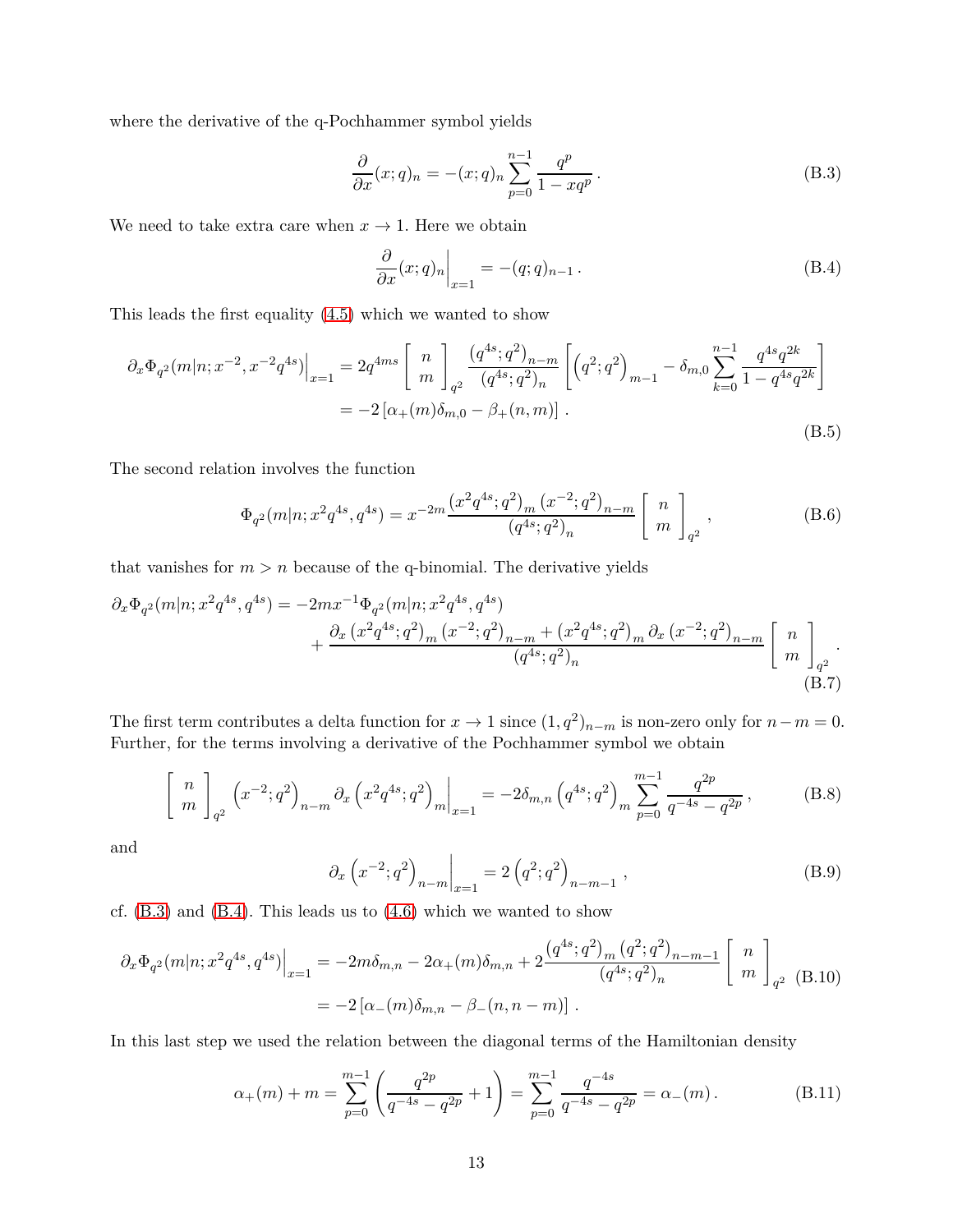## <span id="page-13-0"></span>**C Proof of left boundary**

To show that  $(4.14)$  holds we compute its action on a state of  $m_1$  particles while taking the trace in the auxiliary space indicated by the letter *a*. We find

<span id="page-13-1"></span>
$$
tr_{a}\bar{K}_{a}(1) \mathcal{H}_{a1}|m_{1}\rangle = c_{1} \sum_{m_{a},n_{a}=0}^{\infty} \rho_{L}^{m_{a}} \frac{(q^{4s};q^{2})_{m_{a}}}{(q^{2};q^{2})_{m_{a}}} \langle n_{a} | \mathcal{H}_{a1}|m_{a}, m_{1} \rangle
$$
  
\n
$$
= c_{1} \sum_{n_{a}=0}^{\infty} \rho_{L}^{n_{a}} \frac{(q^{4s};q^{2})_{n_{a}}}{(q^{2};q^{2})_{n_{a}}} \alpha_{-}(n_{a})|m_{1}\rangle + tr_{a} \bar{K}_{a}(1) \alpha_{+}(m_{1})|m_{1}\rangle
$$
  
\n
$$
- c_{1} \sum_{m_{a}>n_{a}} \rho_{L}^{m_{a}} \frac{(q^{4s};q^{2})_{m_{a}}}{(q^{2};q^{2})_{m_{a}}} \beta_{-}(m_{a},m_{a}-n_{a})|m_{1}+m_{a}-n_{a}\rangle
$$
  
\n
$$
- c_{1} \sum_{m_{a} (C.1)
$$

The individual terms are evaluated in the following:

**Diagonal term** The sum in the first term above can be simplified and written as

$$
c_1 \sum_{m=0}^{\infty} \rho_L^m \frac{\left(q^{4s}; q^2\right)_m}{\left(q^2; q^2\right)_m} \alpha_{-}(m) = c_1 \sum_{m=1}^{\infty} \rho_L^m \frac{\left(q^{4s}; q^2\right)_m}{\left(q^2; q^2\right)_m} \sum_{k=1}^m \beta_{-}(m, k)
$$

$$
= c_1 \sum_{m=1}^{\infty} \sum_{k=1}^m \rho_L^m \frac{\left(q^{4s}; q^2\right)_{m-k}}{\left(q^2; q^2\right)_{m-k}} \frac{1}{1 - q^{2k}}
$$

$$
= \text{tr}_a \bar{\mathcal{K}}_a \left(1\right) \sum_{k=1}^{\infty} \frac{\rho_L^k}{1 - q^{2k}}.
$$
(C.2)

**Insertion term** Changing variables  $n_a = m_a - k$ , the sum in [\(C.1\)](#page-13-1) involving  $\beta$ <sub>−</sub> yields

$$
c_{1} \sum_{n_{a}=0}^{\infty} \sum_{m_{a}=n_{a}+1}^{\infty} \rho_{L}^{m_{a}} \frac{(q^{4s}; q^{2})_{m_{a}}}{(q^{2}; q^{2})_{m_{a}}} \beta_{-}(m_{a}, m_{a} - n_{a}) |m_{1} + m_{a} - n_{a} \rangle
$$
  
\n
$$
= c_{1} \sum_{n_{a}=0}^{\infty} \sum_{k=1}^{\infty} \rho_{L}^{k+n_{a}} \frac{(q^{4s}; q^{2})_{k+n_{a}}}{(q^{2}; q^{2})_{k+n_{a}}} \beta_{-}(k+n_{a}, k) |m_{1} + k \rangle
$$
  
\n
$$
= \text{tr}_{a} \bar{\mathcal{K}}_{a} (1) \sum_{k=1}^{\infty} \frac{\rho_{L}^{k}}{1 - q^{2k}} |m_{1} + k \rangle . \tag{C.3}
$$

**Extraction term** Similarly, after setting  $n_a = m_a + k$ , the sum involving  $\beta_+$  gives

$$
c_{1} \sum_{m_{a}=0}^{\infty} \sum_{n_{a}=m_{a}+1}^{\infty} \rho_{L}^{m_{a}} \frac{(q^{4s};q^{2})_{m_{a}}}{(q^{2};q^{2})_{m_{a}}} \beta_{+}(m_{1}, n_{a}-m_{a}) |m_{1}+m_{a}-n_{a} \rangle
$$
  
= 
$$
c_{1} \sum_{m_{a}=0}^{\infty} \sum_{k=1}^{m_{1}} \rho_{L}^{m_{a}} \frac{(q^{4s};q^{2})_{m_{a}}}{(q^{2};q^{2})_{m_{a}}} \beta_{+}(m_{1}, k) |m_{1}-k \rangle
$$
  
= 
$$
\text{tr}_{a} \bar{\mathcal{K}}_{a} (1) \sum_{k=1}^{m_{1}} \beta_{+}(m_{1}, k) |m_{1}-k \rangle.
$$
 (C.4)

Finally we recover [\(4.8\)](#page-8-2).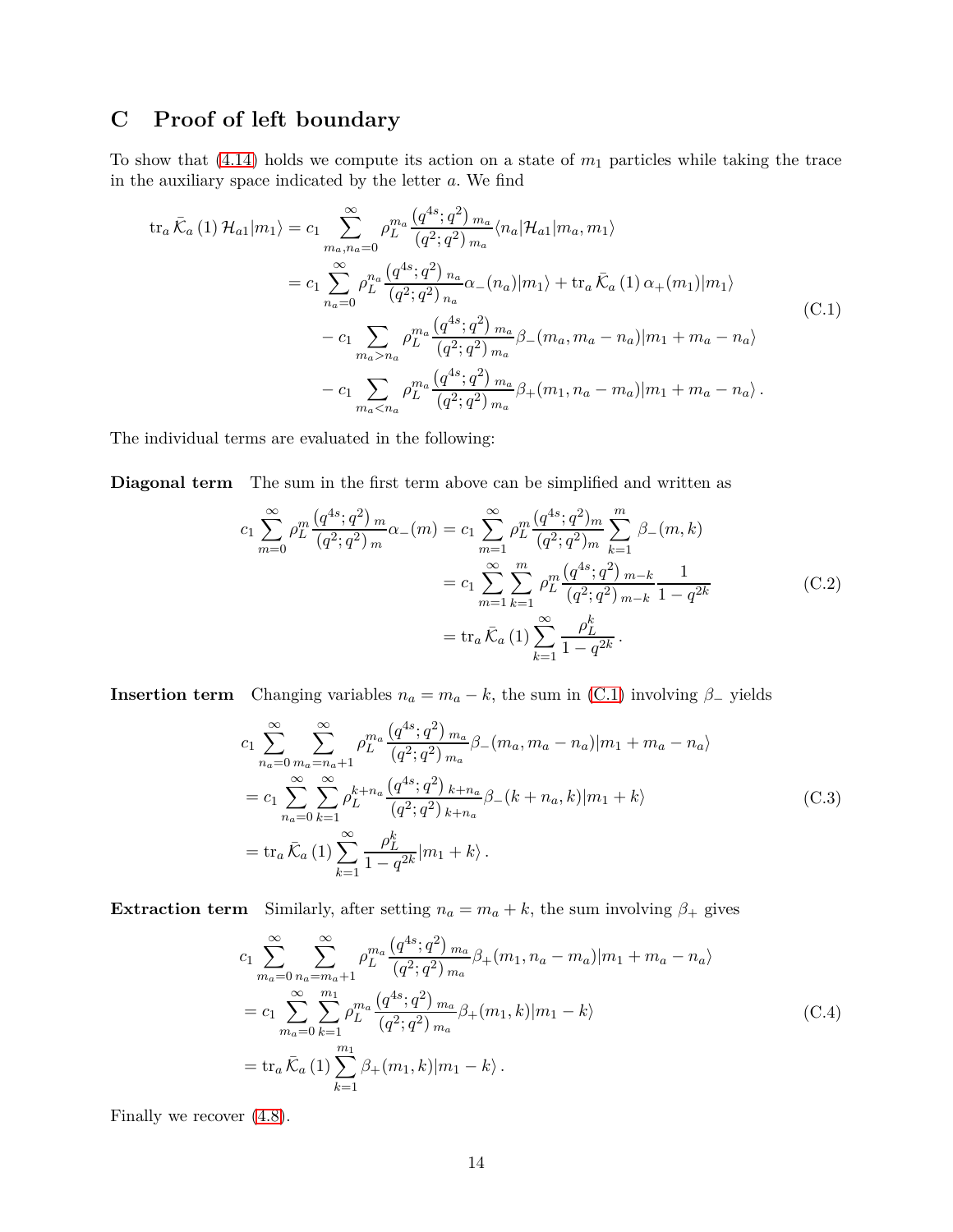## **References**

- <span id="page-14-0"></span>[1] R. Frassek, C. Giardinà, and J. Kurchan, "Non-compact quantum spin chains as integrable stochastic particle processes," *[J. Statist. Phys.](http://dx.doi.org/10.1007/s10955-019-02375-4)* **180** (2020) 135–171, [arXiv:1904.01048 \[math-ph\]](http://arxiv.org/abs/1904.01048).
- <span id="page-14-1"></span>[2] V. V. Mangazeev and X. Lu, "Boundary matrices for the higher spin six vertex model," *Nucl. Phys. B* **945** [\(2019\) 114665,](http://dx.doi.org/10.1016/j.nuclphysb.2019.114665) [arXiv:1903.00274 \[math-ph\]](http://arxiv.org/abs/1903.00274).
- <span id="page-14-2"></span>[3] L. D. Faddeev, "How algebraic Bethe ansatz works for integrable model," in *Les Houches School of Physics: Astrophysical Sources of Gravitational Radiation*, pp. 149–219. 5, 1996. [arXiv:hep-th/9605187](http://arxiv.org/abs/hep-th/9605187).
- <span id="page-14-3"></span>[4] E. K. Sklyanin, "Boundary Conditions for Integrable Quantum Systems," *J. Phys. A* **21** [\(1988\) 2375–289.](http://dx.doi.org/10.1088/0305-4470/21/10/015)
- <span id="page-14-6"></span>[5] G. Barraquand and I. Corwin, "The *q*-Hahn asymmetric exclusion process," *[Annals of Applied Probability](http://dx.doi.org/10.1214/15-AAP1148)* **26** no. 4, (2016) 2304–2356, [arXiv:1501.03445 \[math.PR\]](http://arxiv.org/abs/1501.03445).
- <span id="page-14-4"></span>[6] T. Sasamoto and M. Wadati, "One-dimensional asymmetric diffusion model without exclusion," *Phys. Rev. E* **58** [\(1998\) 4181–4190.](http://dx.doi.org/10.1103/PhysRevE.58.4181)
- <span id="page-14-5"></span>[7] A. M. Povolotsky, "On the integrability of zero-range chipping models with factorized steady states," *J. Phys. A* **46** [no. 46, \(2013\) 465205,](http://dx.doi.org/10.1088/1751-8113/46/46/465205) [arXiv:1308.3250 \[math-ph\]](http://arxiv.org/abs/1308.3250).
- <span id="page-14-7"></span>[8] R. Frassek, "The non-compact XXZ spin chain as stochastic particle process," *J. Phys. A* **52** [no. 33, \(2019\) 335202,](http://dx.doi.org/10.1088/1751-8121/ab2fb1) [arXiv:1904.02191 \[math-ph\]](http://arxiv.org/abs/1904.02191).
- <span id="page-14-8"></span>[9] Schütz and Sandow, "Non-Abelian symmetries of stochastic processes: Derivation of correlation functions for random-vertex models and disordered-interacting-particle systems.," *[Physical review. E, Statistical physics, plasmas, fluids, and related interdisciplinary topics](http://dx.doi.org/10.1103/PhysRevE.49.2726)* **49 4** (1994) 2726–2741.
- <span id="page-14-9"></span>[10] C. Giardinà, J. Kurchan, F. Redig, and K. Vafayi, "Duality and hidden symmetries in interacting particle systems," *[Journal of Statistical Physics](http://dx.doi.org/10.1007/s10955-009-9716-2)* **135** no. 1, (2009) 25–55, [arXiv:0810.1202 \[math-ph\]](http://arxiv.org/abs/0810.1202).
- <span id="page-14-10"></span>[11] Z. Tsuboi, "Generic triangular solutions of the reflection equation:  $U_q(s_l)$  case," *J. Phys. A* **53** [no. 22, \(2020\) 225202,](http://dx.doi.org/10.1088/1751-8121/ab8853) [arXiv:1912.12808 \[math-ph\]](http://arxiv.org/abs/1912.12808).
- <span id="page-14-11"></span>[12] B. Sutherland, "Two-Dimensional Hydrogen Bonded Crystals without the Ice Rule," *J. Math. Phys.* **11** [no. 11, \(1970\) 3183–3186.](http://dx.doi.org/10.1063/1.1665111)
- <span id="page-14-12"></span>[13] A. Borodin, I. Corwin, and V. Gorin, "Stochastic six-vertex model," *[Duke Mathematical Journal](http://dx.doi.org/10.48550/arXiv.1407.6729)* **165** no. 3, (2016) 563–624, [arXiv:1407.6729 \[math.PR\]](http://arxiv.org/abs/1407.6729).
- <span id="page-14-13"></span>[14] J. de Gier and F. H. L. Essler, "Bethe Ansatz Solution of the Asymmetric Exclusion Process with Open Boundaries," *[Phys. Rev. Lett.](http://dx.doi.org/10.1103/PhysRevLett.95.240601)* **95** (2005) 240601, [arXiv:cond-mat/0508707](http://arxiv.org/abs/cond-mat/0508707).
- <span id="page-14-14"></span>[15] S. E. Derkachov, "Baxter's Q-operator for the homogeneous XXX spin chain," *J. Phys. A* **32** [\(1999\) 5299–5316,](http://dx.doi.org/10.1088/0305-4470/32/28/309) [arXiv:solv-int/9902015](http://arxiv.org/abs/solv-int/9902015).
- <span id="page-14-15"></span>[16] A. Kuniba, V. V. Mangazeev, S. Maruyama, and M. Okado, "Stochastic R matrix for  $U_q(A_n^{(1)})$ ," *Nucl. Phys. B* **913** [\(2016\) 248–277,](http://dx.doi.org/10.1016/j.nuclphysb.2016.09.016) [arXiv:1604.08304 \[math.QA\]](http://arxiv.org/abs/1604.08304).
- <span id="page-14-16"></span>[17] R. Frassek and C. Giardinà, "Exact solution of an integrable non-equilibrium particle system," [arXiv:2107.01720 \[math-ph\]](http://arxiv.org/abs/2107.01720).
- <span id="page-14-17"></span>[18] C. Franceschini, R. Frassek, and C. Giardinà, "Integrable heat conduction model," *to appear* .